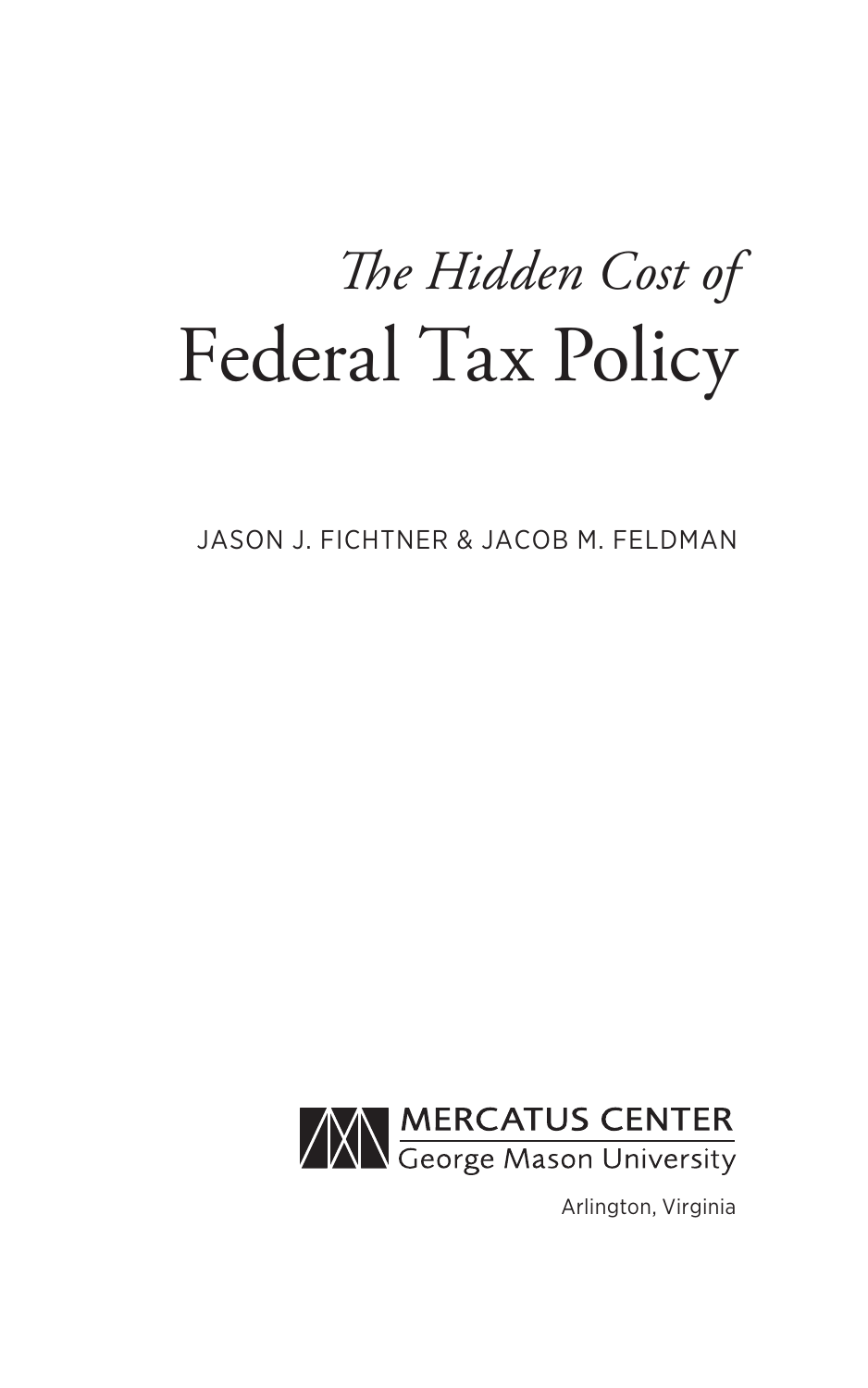#### ABOUT THE MERCATUS CENTER AT GEORGE MASON UNIVERSITY

The Mercatus Center at George Mason University is the world's premier university source for market-oriented ideas—bridging the gap between academic ideas and real-world problems.

A university-based research center, Mercatus advances knowledge about how markets work to improve people's lives by training graduate students, conducting research, and applying economics to offer solutions to society's most pressing problems.

Our mission is to generate knowledge and understanding of the institutions that affect the freedom to prosper and to find sustainable solutions that overcome the barriers preventing individuals from living free, prosperous, and peaceful lives.

Founded in 1980, the Mercatus Center is located on George Mason University's Arlington campus.

Mercatus Center at George Mason University 3434 Washington Blvd., 4th Floor Arlington, Virginia 22201 <www.mercatus.org>

© 2015 Jason J. Fichtner, Jacob M. Feldman, and the Mercatus Center at George Mason University

All rights reserved.

Printed in the United States of America

Library of Congress Cataloging-in-Publication Data

Fichtner, Jason J.

 The hidden cost of federal tax policy / by Jason J. Fichtner and Jacob M. Feldman. — 1 Edition.

 pages cm Includes index. ISBN 978-1-942951-10-0 (pbk.) — ISBN 978-1-942951-11-7 (kindle ebook)

1. Fiscal policy—United States. 2. Taxation—United States.

I. Feldman, Jacob M. II. Title. HJ257.3.F58 2015 336.200973—dc23

2015009193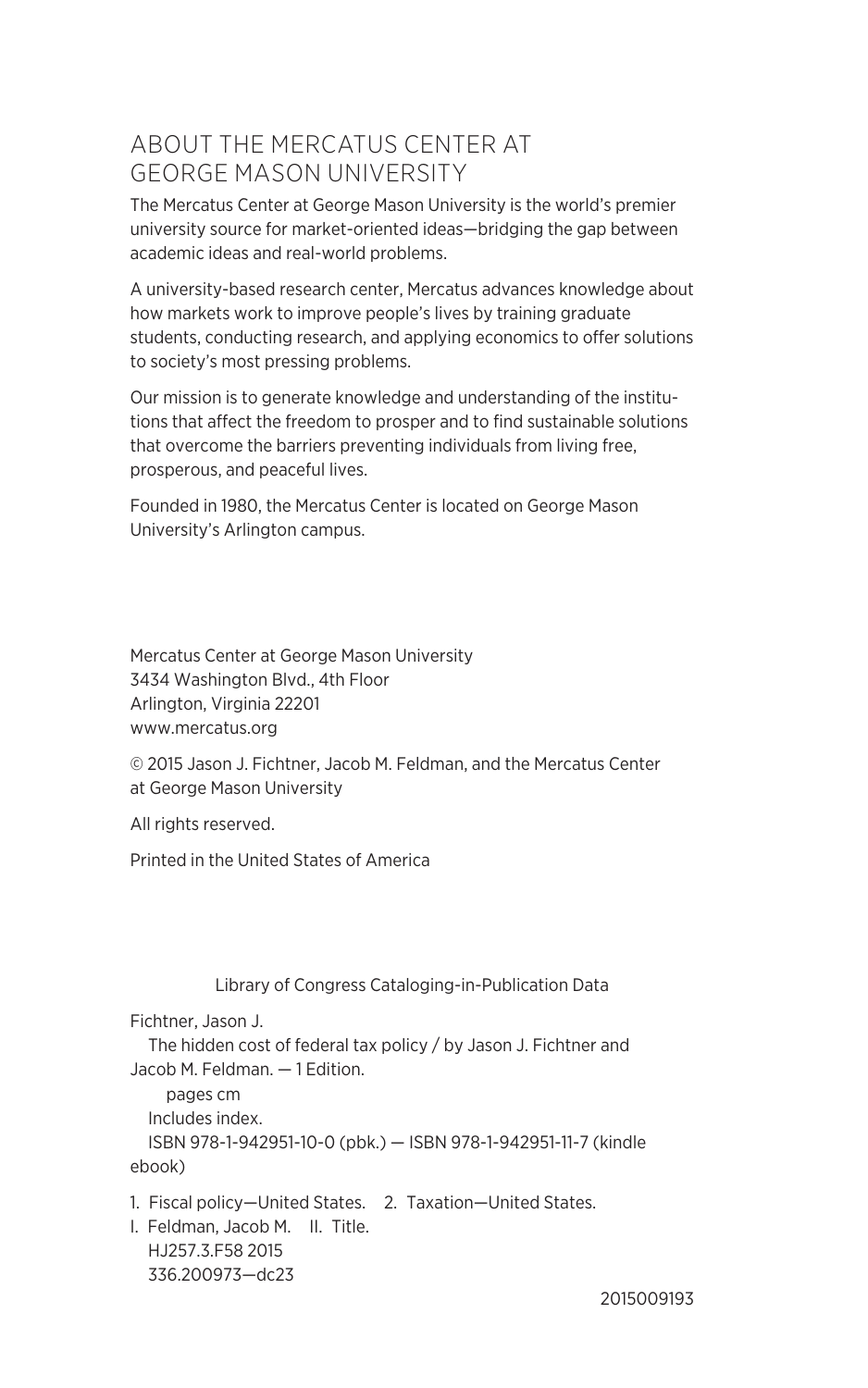### CONTENTS

| 1   | Introduction. What Are the Goals<br>of Tax Policy?                                 |
|-----|------------------------------------------------------------------------------------|
| 7   | Chapter 1. What Are the Hidden<br>Costs of Tax Compliance?                         |
| 33  | Chapter 2. What Can Be Learned from<br>the Tax Reform Act of 1986?                 |
| 63  | Chapter 3. Why Should Congress Restructure<br>the Corporate Income Tax?            |
| 81  | Chapter 4. Why Do Workers Bear a Significant<br>Share of the Corporate Income Tax? |
| 101 | Chapter 5. How Does the Corporate Tax Code<br>Distort Capital Investments?         |
| 127 | Chapter 6. Why Should Congress Reform<br>the Mortgage Interest Deduction?          |
| 161 | Chapter 7. How Do People Respond to<br>the Marriage Tax Penalty?                   |
| 179 | Conclusion. Key Principles for Successful,<br>Sustainable Tax Reform               |
| 183 | Appendix. Effective Tax Rates by Industry                                          |
| 195 | <b>Notes</b>                                                                       |
|     |                                                                                    |

[About the Authors](#page--1-0) 231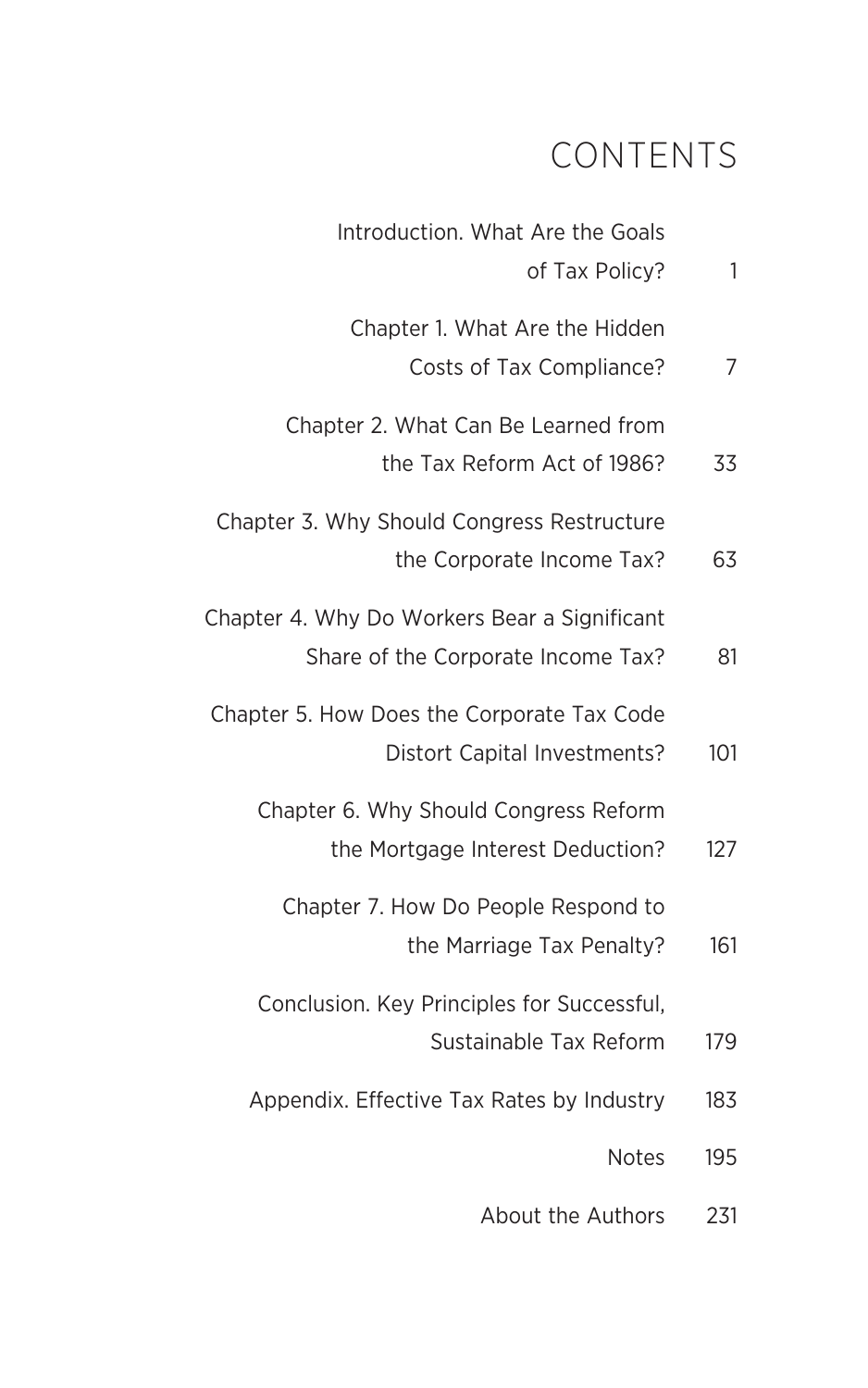## <span id="page-3-0"></span>CHAPTER 2 What Can Be Learned from the Tax Reform Act of 1986?

his chapter provides an analysis of federal tax expenditures around the time of the Tax Reform Act of 1986 (TRA86) in conjunction with an examination of the contemporary US tax code. The analysis measures the effects of tax expenditures through the criteria of efficiency, equity, and simplicity. TRA86 was selected as a point of comparison with the contemporary tax code because it is generally considered the most successful effort, to date, to lower standard marginal tax rates and broaden the tax base through elimination of tax expenditures. However, many of the goals of TRA86 were not achieved, and even its few successes quickly unraveled. TRA86's temporary successes were undone by the income tax system's inherent nature to favor deductions and credits. At the time, TRA86's passage seemed like a great success for federal tax reform. The debate leading up to passage of TRA86 was contentious and, like today, major tax reform was considered politically impossible. Yet TRA86 garnered significant bipartisan support, with final passage in the Senate on a 97–3 vote. TRA86 achieved strong bipartisan support by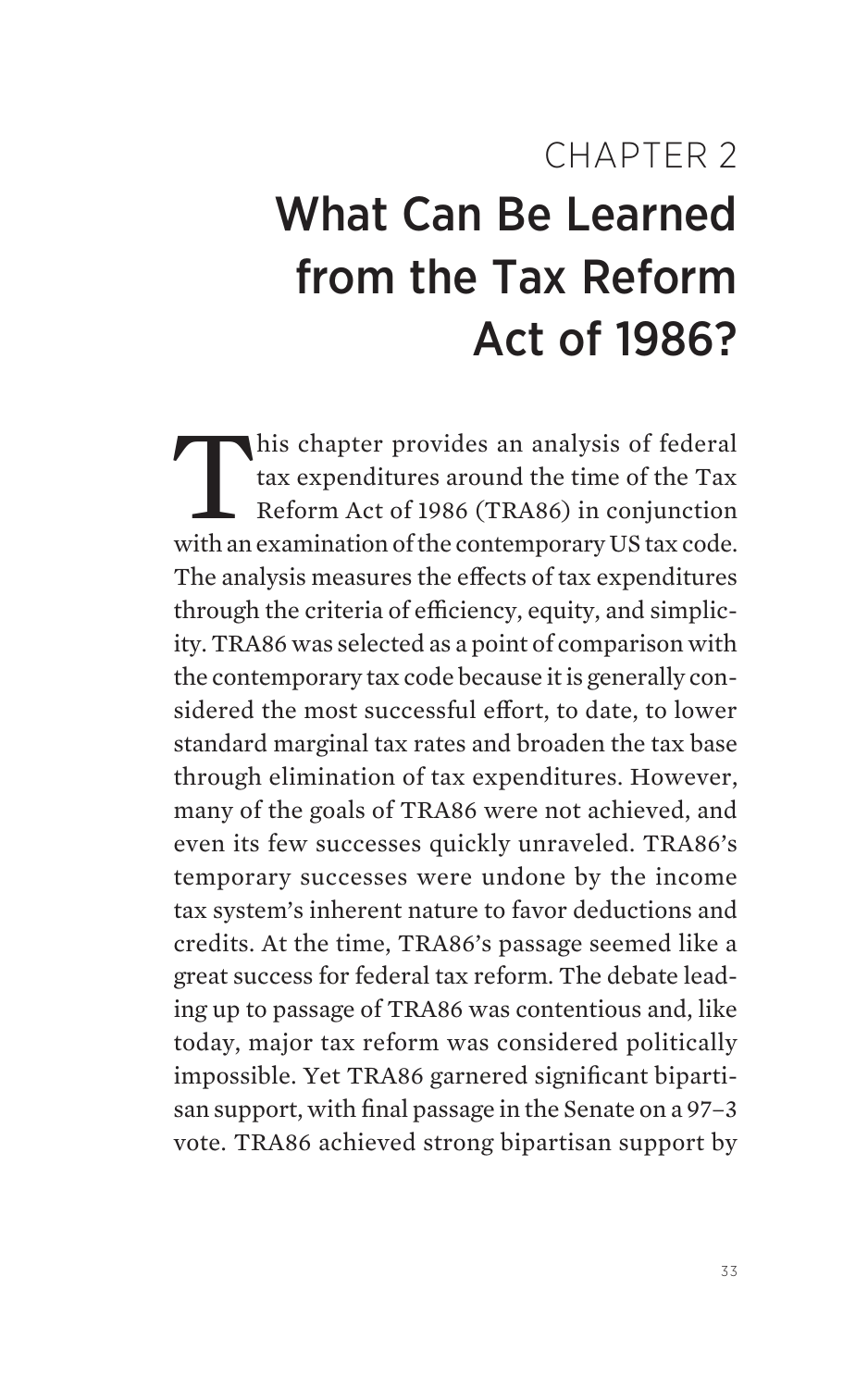improving three aspects of the tax code: efficiency, equity, and simplicity. All three goals were accomplished in some measure by reducing standard tax rates, increasing the standard deduction, and ending various tax expenditures that distributed resources to less efficient production purposes.

Looking at the tax code today, taxpayers would be hard pressed to find the aspects of efficiency, equity, and simplicity that were improved by TRA86. In contrast to the 25 expiring expenditures in the 1985 tax code, in 2010 some 141 provisions were due to expire within two years.<sup>[1](#page-32-0)</sup> Tax expenditures have returned and multiplied in number since the enactment of TRA86 because the income tax system remains easily subject to capture by lobbyists and special interests. Still, in December 2014, Congress passed—and President Barack Obama signed into law—the Tax Increase Prevention Act of 2014, a temporary one-year retroactive extension of 50 popular tax provisions that had expired at the end of calendar year [2](#page-32-0)013.<sup>2</sup>

What has happened over the nearly 30 years since TRA86 became law? How quickly did the reforms of TRA86 unravel and why? This chapter examines the act's goals of efficiency, equity, and simplicity to find the failures and lasting successes of TRA86. Now, nearly 30 years later, the federal tax code is again in dire need of reform. The old saying that those who ignore history are doomed to repeat it applies to tax reform, too. Those who wish to reform the federal tax code today would be wise to learn from the past.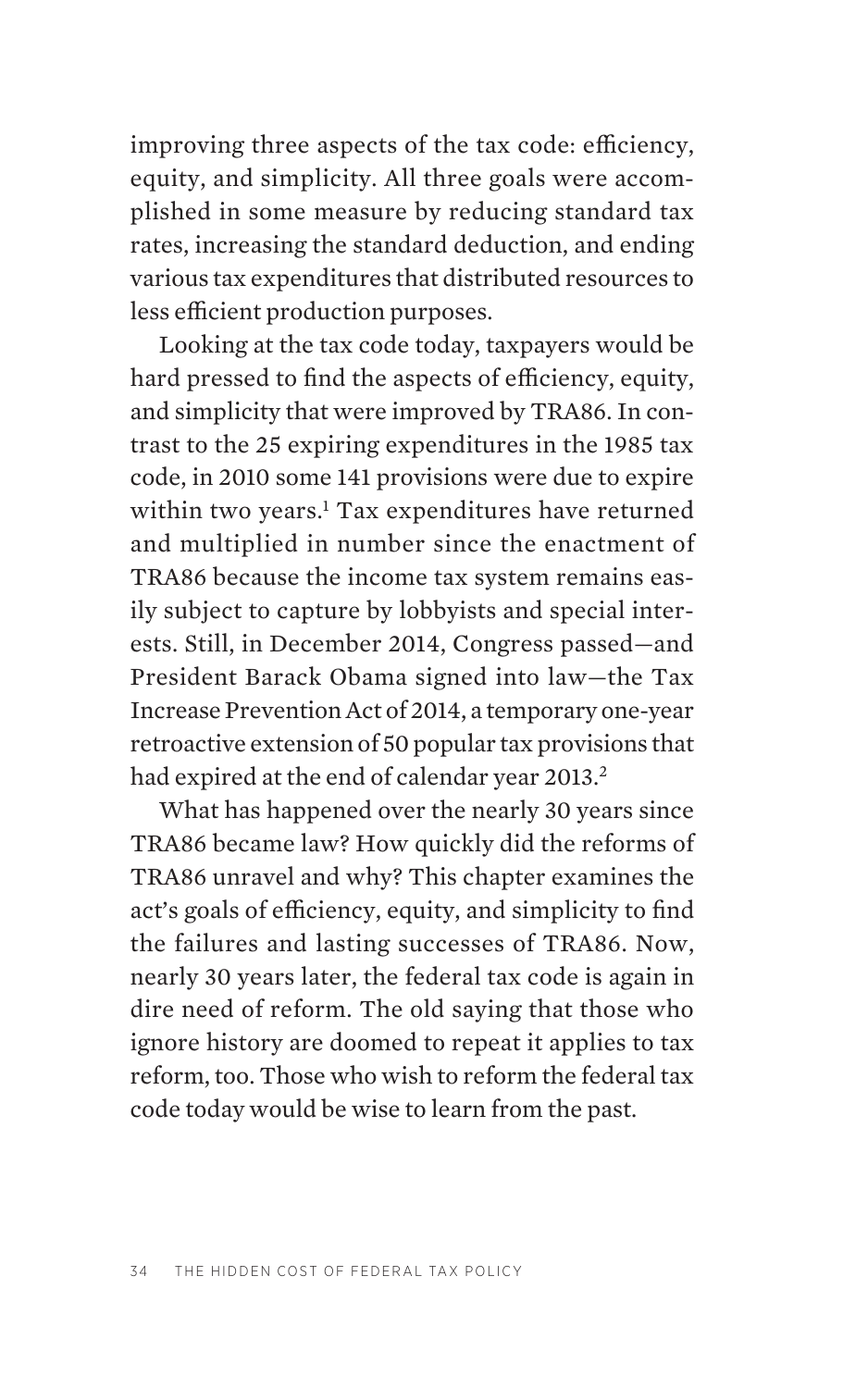#### BACKGROUND: TAX EXPENDITURES IN THE BUDGET PROCESS

Scholars disagree over what is and is not a tax expenditure[.3](#page-32-0) What they do generally agree on is that tax expenditures obscure the size of government spending. Certain preferences in the US tax code are labeled tax expenditures because they are very similar to government spending. As Donald Marron, former acting director of the Congressional Budget Office, points out, "The rationale for viewing the preferences as expenditures, rather than mere tax breaks, was (and is) that their budgetary, economic, and distributional effects are often indistinguishable from those of spending programs."[4](#page-32-0) Marron provides an exemplification originally offered by Princeton economist David Bradford:

Suppose that policymakers wanted to slash defense procurement and reduce taxes, but did not want to undermine America's national security. They could square that circle by offering defense firms a refundable "weapons-supply tax credit" for producing desired weapons systems. The military would still get the weapons deemed essential to national security, defense contractors would get a tax cut, and politicians would get to boast about cutting both taxes and spending. But nothing would have changed meaningfully.<sup>[5](#page-32-0)</sup>

Relying solely on government outlays (spending) as a measure of the size of the federal government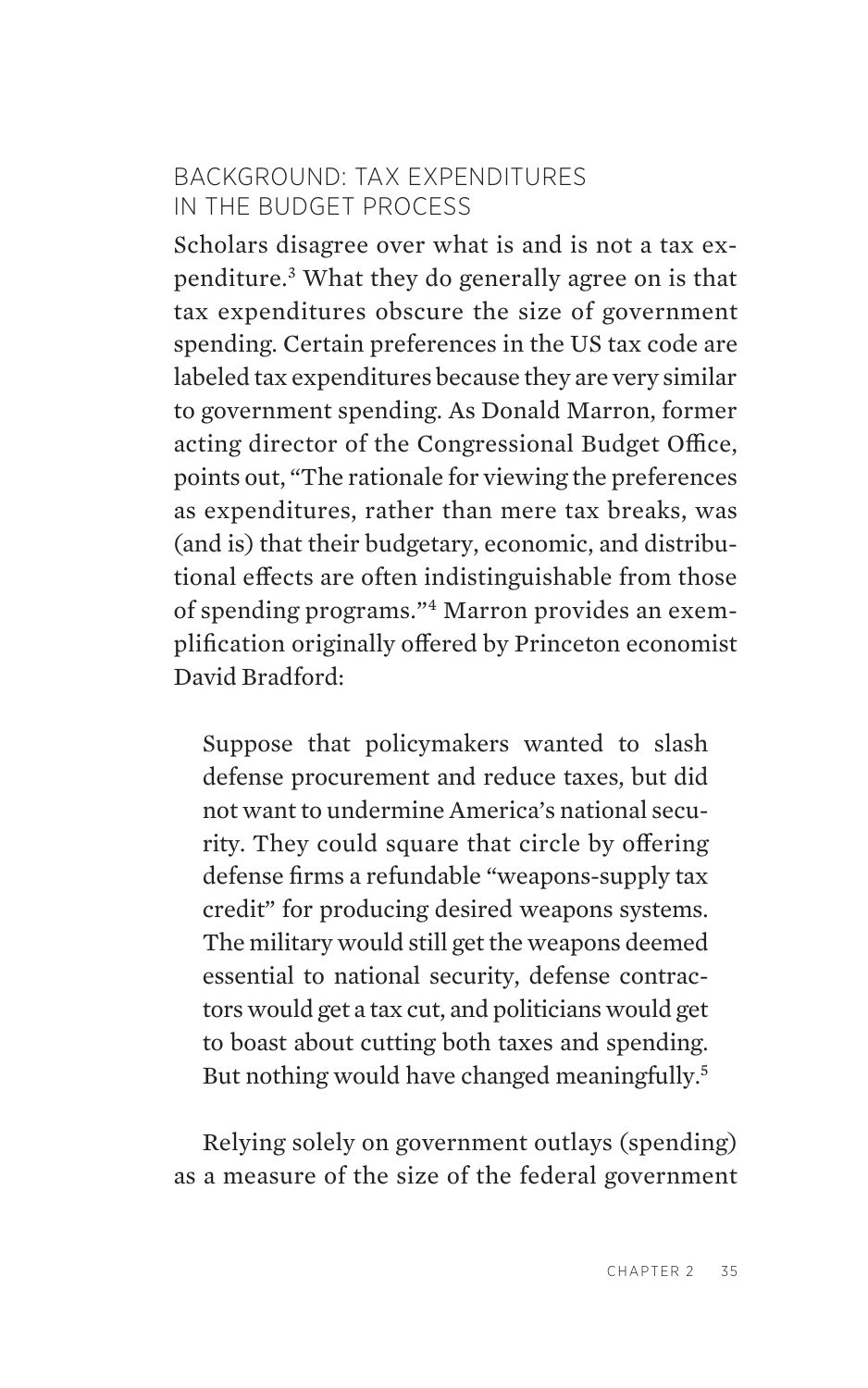underestimates its true and larger size by excluding tax expenditure items that should rightly be considered spending. Because many tax expenditures are best described as a form of subsidy, some spending programs receive a preemptive allocation of government resources and are effectively exempted from the competitive process of seeking scarce government outlays.<sup>6</sup> Nonetheless, in some cases, tax expenditures can be a useful mechanism for economic growth and can be preferable to federal outlays.

Not all particular aspects of the tax expenditure process produce suboptimal budgeting allocations. In 1994, tax law expert Edward Zelinsky published a paper on public choice and tax expenditures that defends the budget process. Zelinsky argues that the homogeneous orientation of nontax congressional committees made committee members more vulnerable to capture by rent-seekers, whereas the heterogeneous interests of the members of the House Ways and Means Committee and the Senate Finance Committee made them less vulnerable to capture.<sup>7</sup> In other words, when a congressional committee consists of members with like-minded interests, it is more prone to lobbying influence as a group than is a committee whose members have diverse interests. For example, according to Zelinsky's research, each member of the Senate Committee on Agriculture, Nutrition, and Forestry received on average more than seven times the campaign contributions as members of the Senate Finance Committee from agricultural political action committees. Moreover, outlays for agriculture clientele from the Senate Committee on Agriculture substantially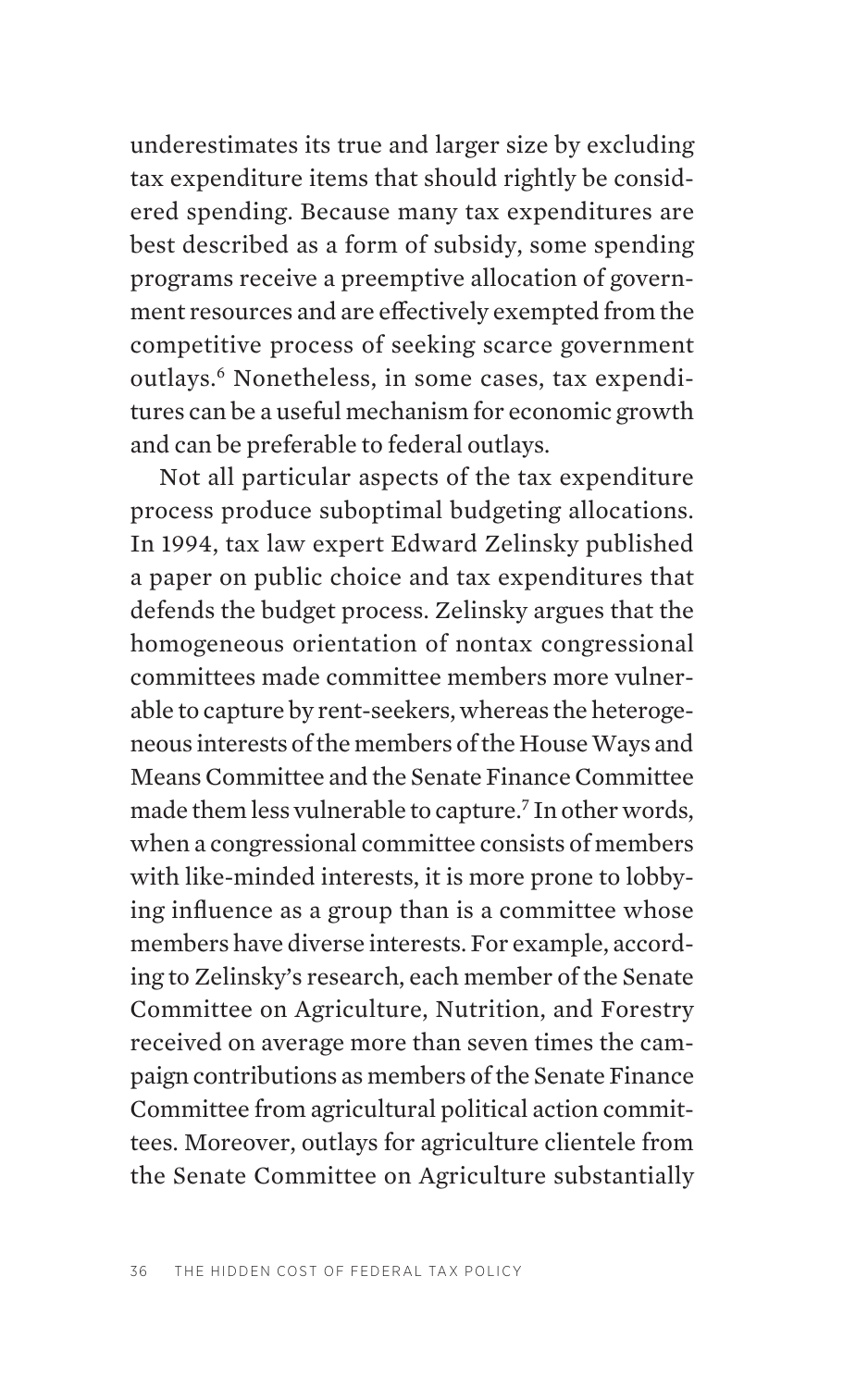exceeded tax expenditures.<sup>8</sup> Zelinsky concludes that the heterogeneous interests of tax-writing committees may better serve US interests in allocating federal subsidies.

However, Zelinsky's theory of rent-seeking does not address the budgetary consequences of tax expenditures. Paul McDaniel, director of the graduate tax program at New York University School of Law, finds that tax expenditures have been written on an ad hoc basis without regard to federal spending: "Tax expenditures are largely uncontrolled by the budget process because no effective limits are imposed on them. . . . [T]here is virtually no coordination between tax expenditures and actions by the authorizationappropriations committees in the same budget area.["9](#page-33-0) In fact, tax-writing committees will overappropriate tax expenditures so that committee members can later claim to be tax cutters.[10](#page-33-0)

Contrary to Zelinsky's theory that a diverse group of interests among members of congressional tax-writing committees will make members less prone to specialinterest pressures, the ability to pass tax expenditures without counting them as spending gives committee members a "special status of a *Congress within the Congress*" that can determine its own spending policies while appearing to cut taxes.[11](#page-33-0) Edward Kleinbard suggests that "the ever-increasing reliance on tax expenditures to deliver government programs is a symptom of an institutional weakness in the design of current federal budget processes."[12](#page-33-0) The primary consequence of unchecked tax expenditures is that the size of government subsidization becomes obscured,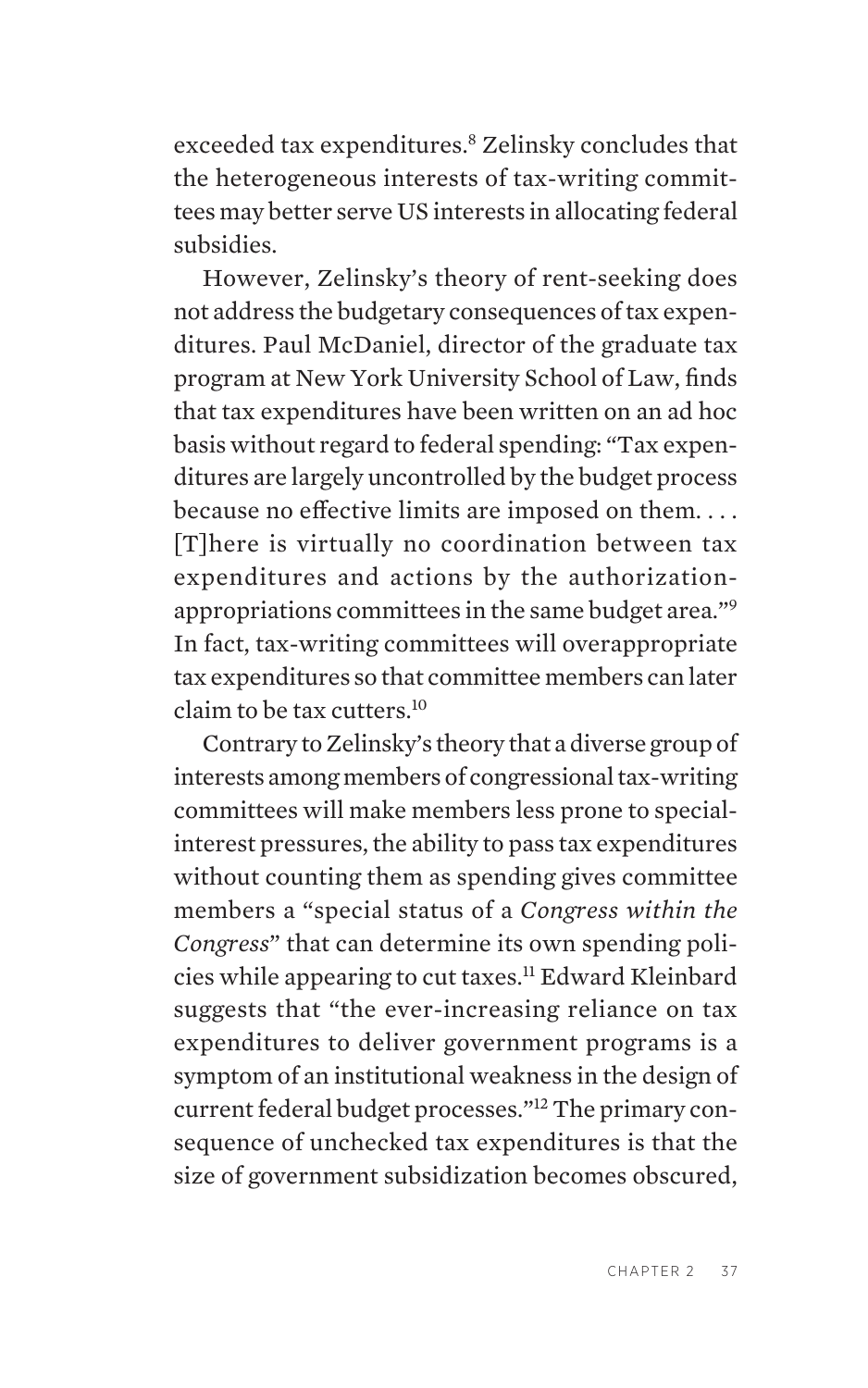and honest public policy conversations about the size of government are not straightforward. As Kleinbard writes, "Tax expenditures augment fiscal illusion, and fiscal illusion in turn drives poor policy."[13](#page-33-0)

#### EFFICIENCY

With the enactment of TRA86, greater efficiency was achieved by eliminating tax expenditures and lowering the standard tax rate, but many additional potential gains were left untouched. Whether the provisions in the US tax code apply to corporations or to individuals, efficiency affects the salaries, jobs, and prices of goods and services across the country. Economists Jane Gravelle and Laurence Kotlikoff developed a model that found that TRA86's approach of broadening the corporate tax base and lowering the corporate tax rate reduces the annual excess burden of the US tax structure by \$31 billion, based on the 1988 level of US consumption (equivalent to \$61 billion in 2013).<sup>14</sup> By reducing the standard corporate tax rate and removing many special-preference items, TRA86 encouraged corporations to pursue a more efficient allocation of resources among production, investment, and payment of dividends. Unfortunately, loopholes for many special preferences, such as the investment tax credit and mortgage interest deduction, were untouched by TRA86 owing to popular political support and specialinterest lobbying efforts. We now examine one temporary efficiency success of TRA86 before analyzing how and why the act's tax code cleanup efforts did not go far enough.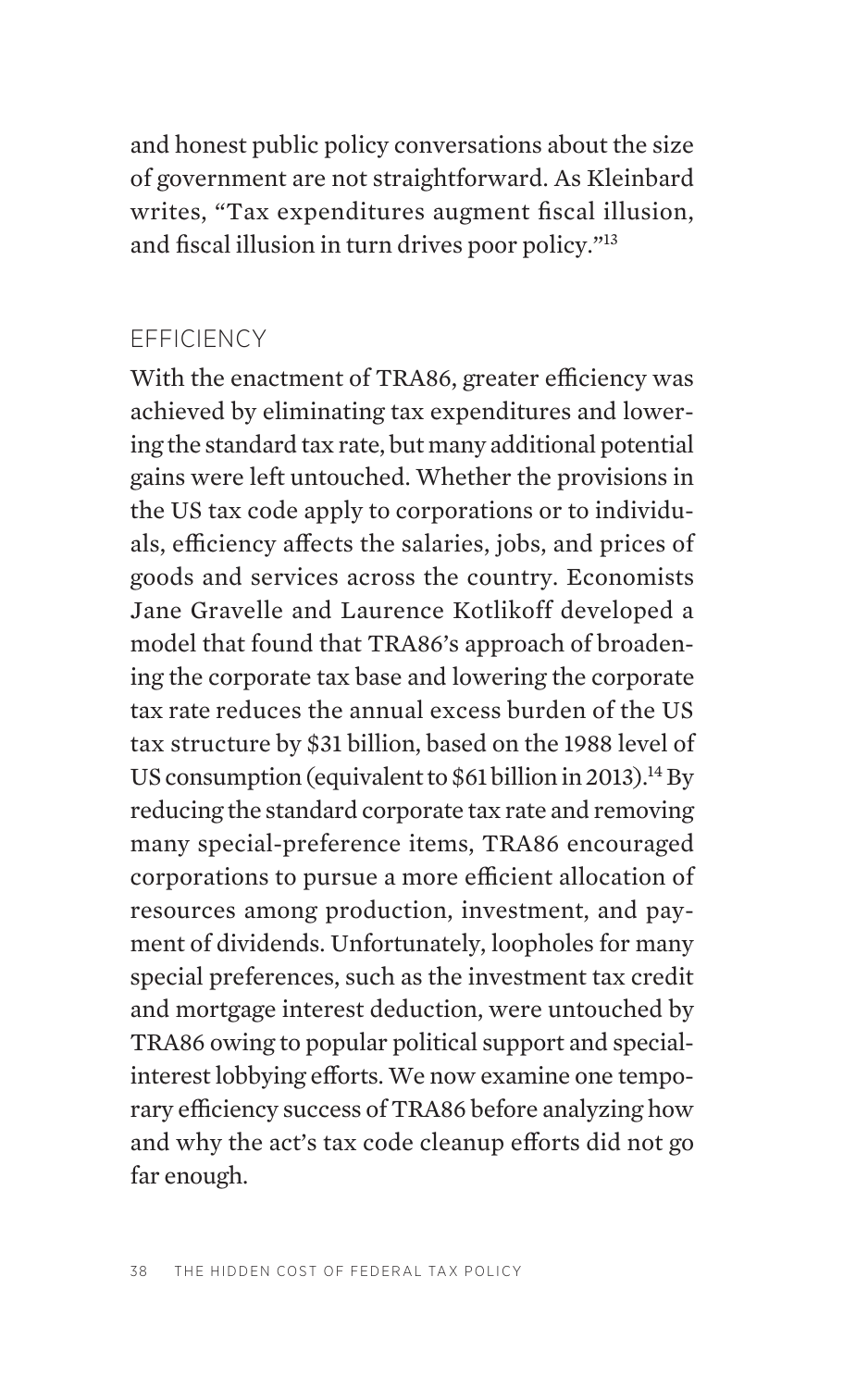One primary success of TRA86 was to treat capital gains, dividends, and ordinary income more equitably by broadening the tax base and lowering the corporate standard tax rate. Equalizing these tax rates encourages businesses and individuals to pursue investment strategies that maximize long-term growth and productivity, rather than short-run gains from exploiting tax preferences. Prior to the enactment of TRA86, capital gains were taxed at a lower rate than corporate earnings. The preferential rate for capital gains created an incentive for businesses to retain earnings so as to drive up share prices and build up capital gains to save on their tax liability to shareholders. According to Don Fullerton and Yolanda Henderson, the efficient allocation of capital increased by 0.5 percent after TRA86 became law.[15](#page-33-0)

Despite reforms to treat corporate assets more equally, TRA86 left one glaring corporate tax preference untouched. Research and development (R&D) expenditures continued to be taxed at effective rates that were lower than those applying to other assets as a result of a corporate R&D tax credit. Eliminating the investment tax credit without touching the R&D tax credit made investment in physical capital, production, and shareholder payouts relatively more expen-sive compared to R&D investment.<sup>[16](#page-33-0)</sup> This tax credit overemphasized R&D by transforming previously subsidized investment in plant and equipment into R&D expenditures.

Inefficiency was a problem not only in the corporate sector but also for individual tax expenditures. One long-standing and significant example of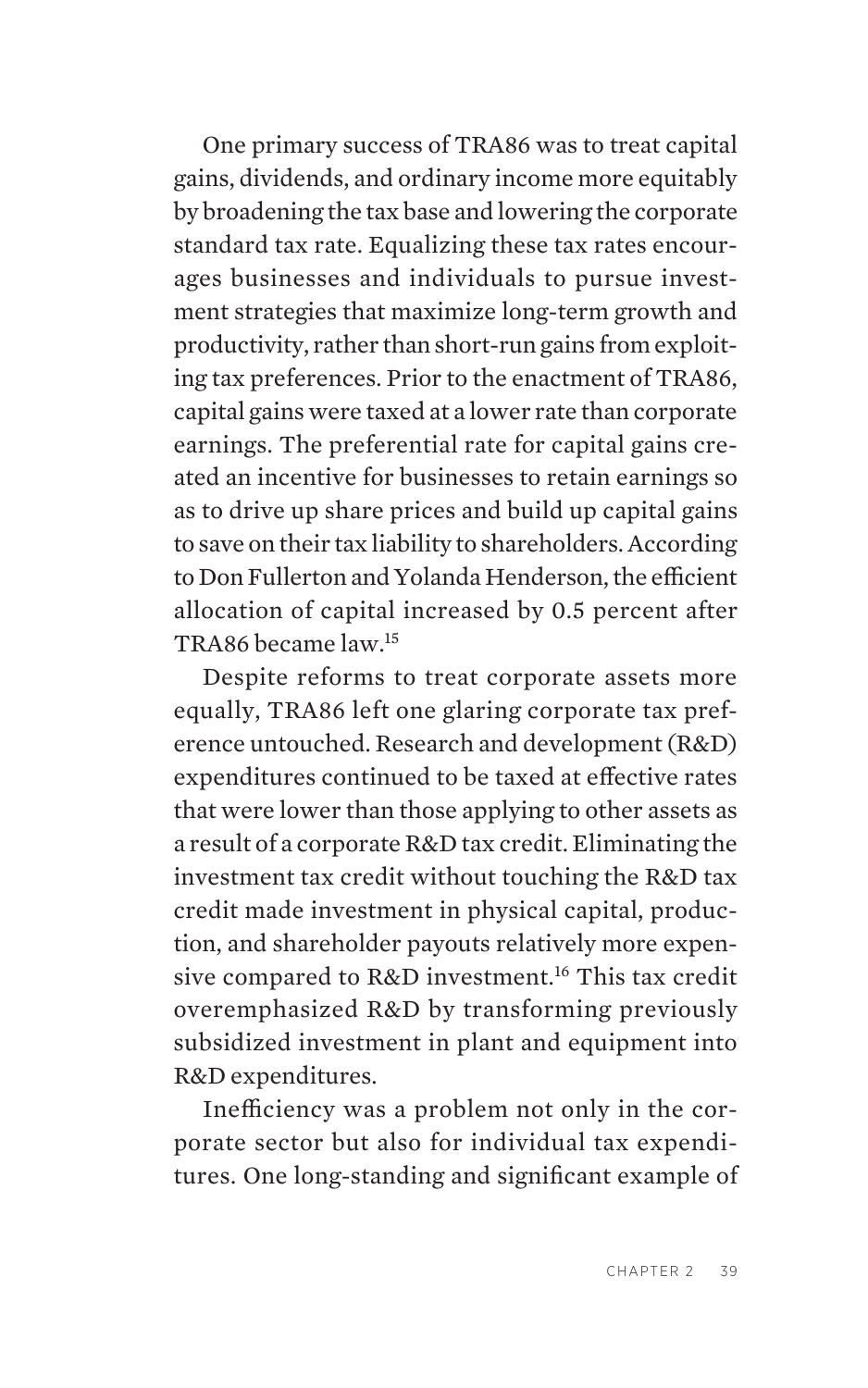inefficiency in the personal income tax is the mortgage interest deduction for owner-occupied housing. By making homeownership less expensive relative to other long-run capital assets, tax subsidization of homes artificially inflates the demand for and prices of housing across the country.<sup>17</sup> Calling it the last tax shelter, Douglas Holtz-Eakin, former director of the Congressional Budget Office, claims that "owneroccupied housing in the United States may grow at the expense of more productive investments else-where in the economy."<sup>[18](#page-33-0)</sup> In testimony before the Senate Committee on Finance in September 2010 on lessons learned from TRA86, John Chapoton, assistant secretary for tax policy at the Department of Treasury during the Reagan administration, affirmed the inefficiency of the mortgage interest deduction and claimed that the tax expenditure is clearly a factor in the recent subprime mortgage crisis.<sup>[19](#page-33-0)</sup>

By providing tax expenditures, the government allocates a significant amount of resources via the US tax code to many different sectors of the economy. Kleinbard writes:

One discovers that our nondefense, non-safety net annual spending through tax subsidies is about 275 percent of the amount of explicit Government outlays in . . . education, transportation, scientific research, and every other activity by which the Federal Government touches the day-to-day lives of middle class and affluent Americans under the age of 65.[20](#page-33-0)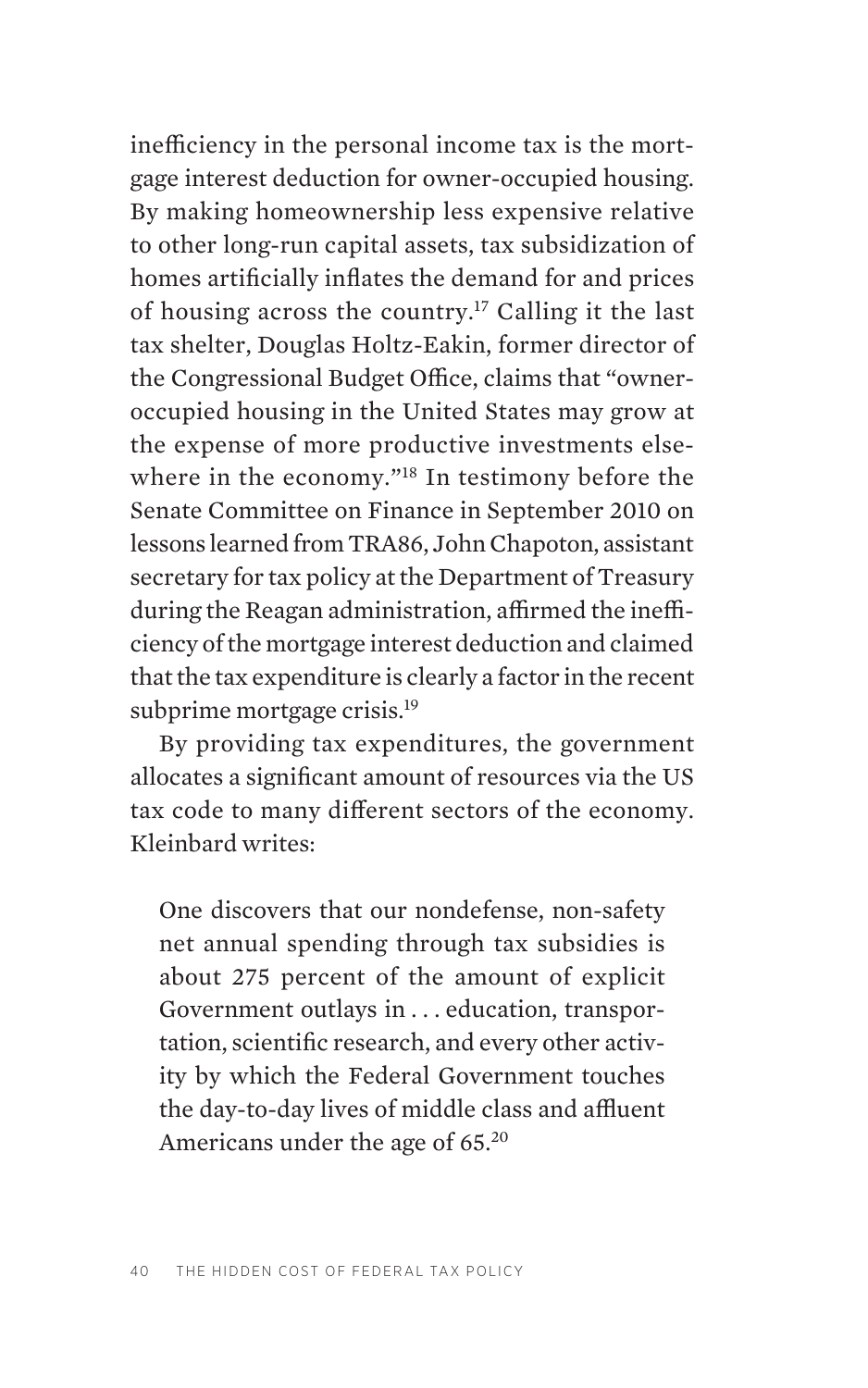Tax subsidies exist for many sectors of the economy. In 2013 alone, the health care industry received a tax subsidy of 1.1 percent of GDP for employee coverage (see table 2.1). In theory, each tax subsidy creates higher prices for the subsidized goods or services and causes a misallocation of resources as suppliers meet government-induced demand[.21](#page-33-0)

Most of the items that the federal government lists as tax expenditures should be counted as spending because they violate equity by favoring specific activities; however, other items remove existing inequities created by the current tax code. For example, the exclusion of employer contributions for medical insurance premiums might be considered a tax expenditure that increases spending on health care, whereas the preferential treatment of capital gains is designed to offset some of the inequitable double taxation of capital gains that exists, because capital gains are taxed first at the corporate level and then again at the individual level. The taxation of capital gains is an important policy issue, but it is not spending disguised in the tax code.

Additionally, some items considered tax expenditures seemingly have no place in the tax code. Consider net imputed rental income. Many durable goods provide a flow of net value attributable to their consumption value. For example, a person who rents a house for a market price of \$2,000 a month consumes \$2,000 of housing per month. Now consider a person who purchased a house 10 years ago with a fixed 30 year mortgage payment of \$1,500 per month. Assume this homeowner is able to rent the house at a market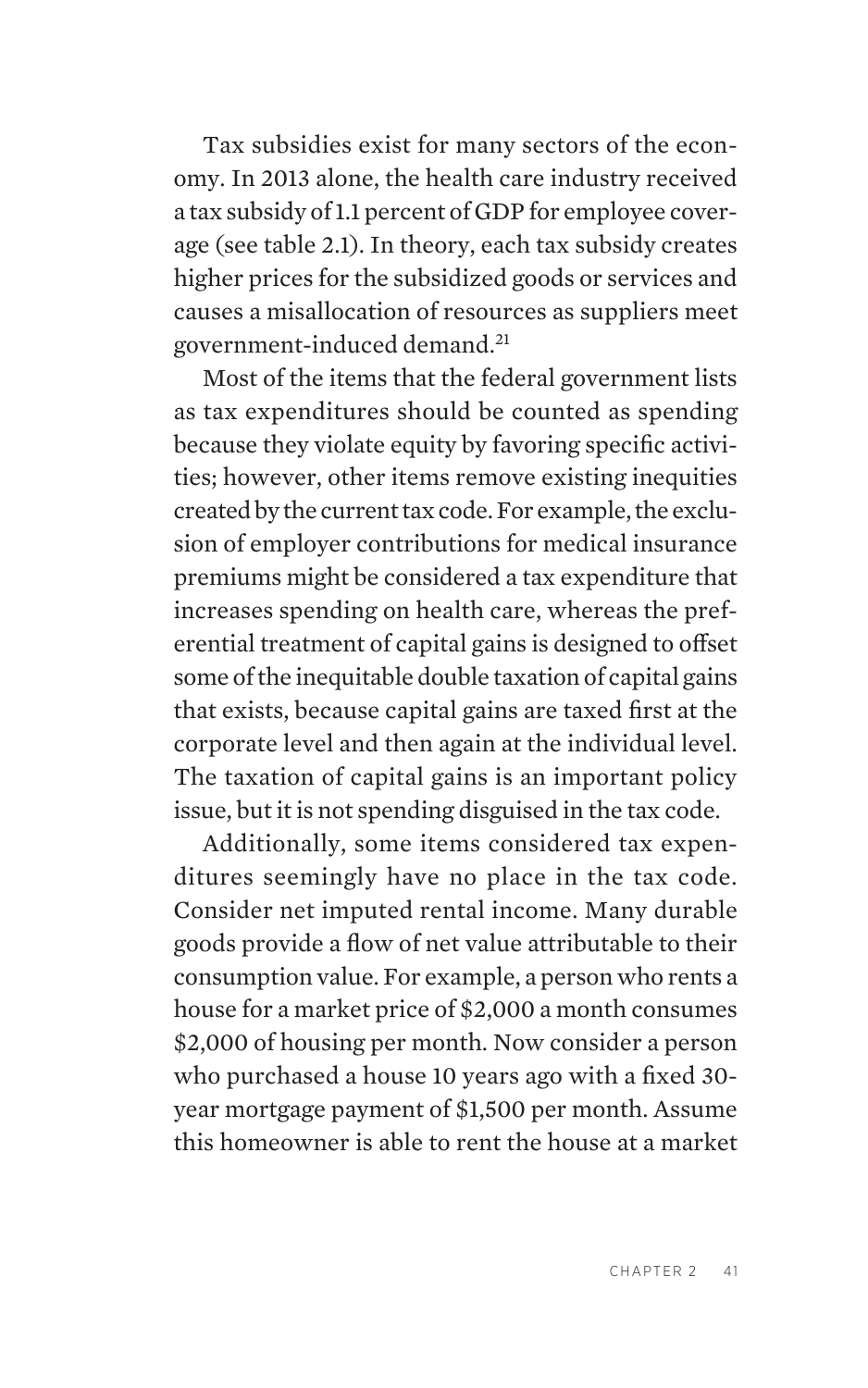#### Table 2.1. Ten Largest Individual Tax Expenditures

|                                                                                             | 2013 AMOUNT   | <b>SHARE OF</b> |
|---------------------------------------------------------------------------------------------|---------------|-----------------|
|                                                                                             | (\$ MILLIONS) | GDP (%)         |
| Exclusion of employer contri-<br>butions for medical insurance<br>premiums and medical care | 185,330       | 1.10            |
| Exclusion of net imputed rental<br>income                                                   | 72,440        | 0.43            |
| Deductibility of mortgage inter-<br>est for owner-occupied homes                            | 69,020        | 0.41            |
| Tax treatment of capital gains<br>(except agriculture, timber, iron<br>ore, and coal)       | 68,860        | 0.41            |
| Net exclusion of pension<br>contributions and earnings to<br>$401(k)$ plans                 | 50,670        | 0.30            |
| Deductibility of nonbusiness<br>state and local taxes other than<br>on owner-occupied homes | 44,020        | 0.26            |
| Deductibility of charitable<br>contributions, other than<br>education and health            | 39,620        | 0.23            |
| Net exclusion of pension<br>earnings and contributions to<br>employer plans                 | 37,860        | 0.23            |
| Capital gains exclusion on<br>home sales                                                    | 34.270        | 0.20            |
| Exclusion of interest on public-<br>purpose state and local bonds                           | 28,440        | 0.17            |
| Total of top 10 individual tax<br>expenditures                                              | 630,170       | 3.75            |

*Source:* Office of Management and Budget, *Fiscal Year 2015: Analytical Perspectives—Budget of the United States Government*  (Washington, DC: Government Printing Office).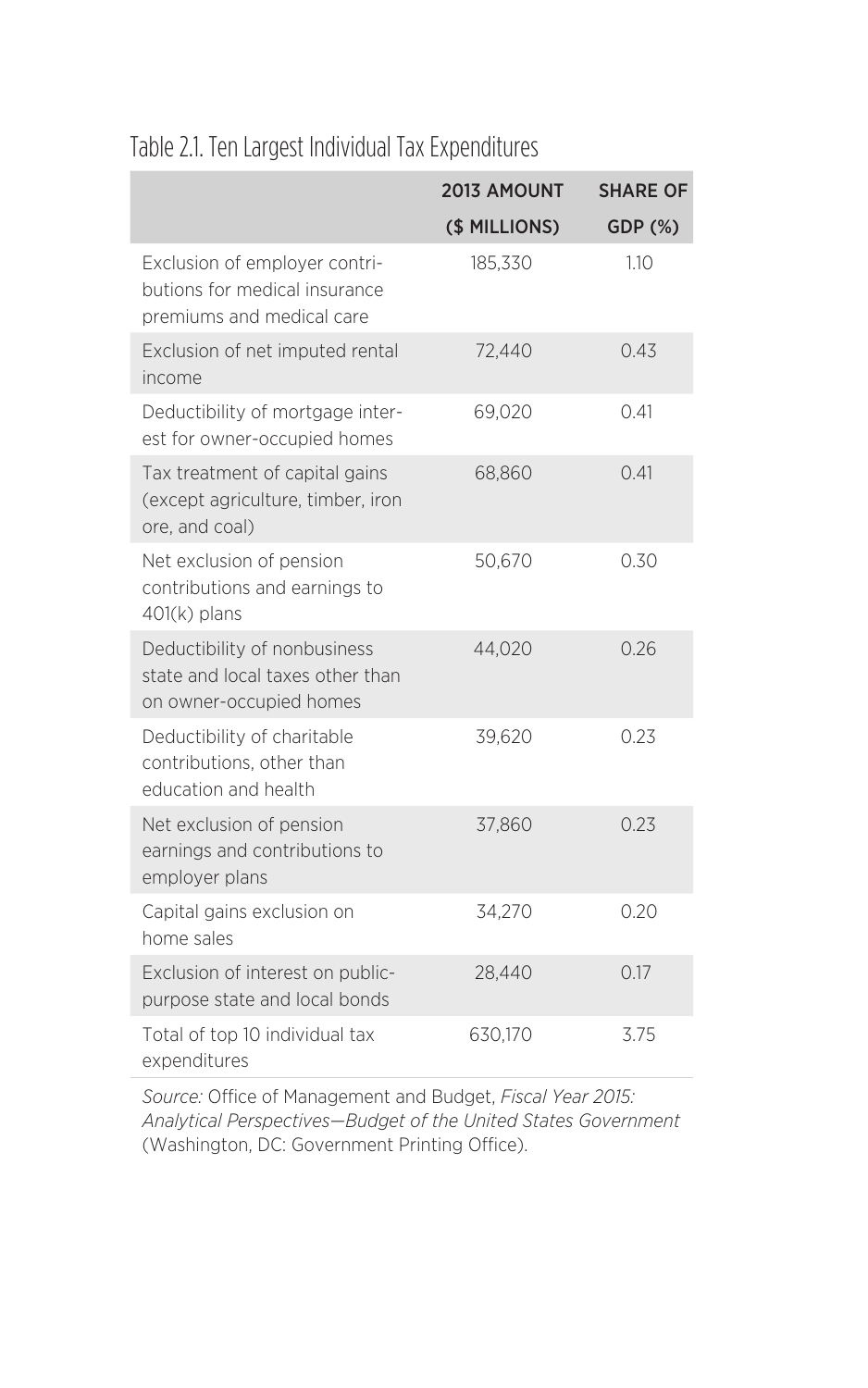rate of \$2,000 per month while paying the \$1,500 monthly mortgage payment. The homeowner would then be consuming \$2,000 of house per month but paying only \$1,500—a difference of \$500, which could be "imputed" as income to the homeowner. The tax expenditure "exclusion of imputed rental income" attempts to measure such income. It is easy to see why many people do not consider such amounts to be income in the traditional sense, because the "income" is imputed and not based on real money receipts.<sup>[22](#page-33-0)</sup>

#### EQUITY

One defining characteristic of tax expenditures in the US income tax system is the propagation of vertical or horizontal inequities among taxpayers. Owing to the progressive nature of the income tax system, equity is generally concerned with concepts of fairness: whether taxpayers with similar incomes pay similar tax amounts and whether higher-income taxpayers pay proportionately more than those with lower incomes. The former is considered horizontal equity, and the latter vertical equity. For example, if two taxpayers have exactly the same income but one owns a home and deducts mortgage interest payments and the other rents, the taxpayer taking advantage of the mortgage interest deduction will likely pay less in income taxes than the person who rents. This situation could be viewed as a violation of horizontal equity. Additionally, the taxpayer with the mortgage deduction could earn more in income than the renter but still pay less in income taxes because of the mortgage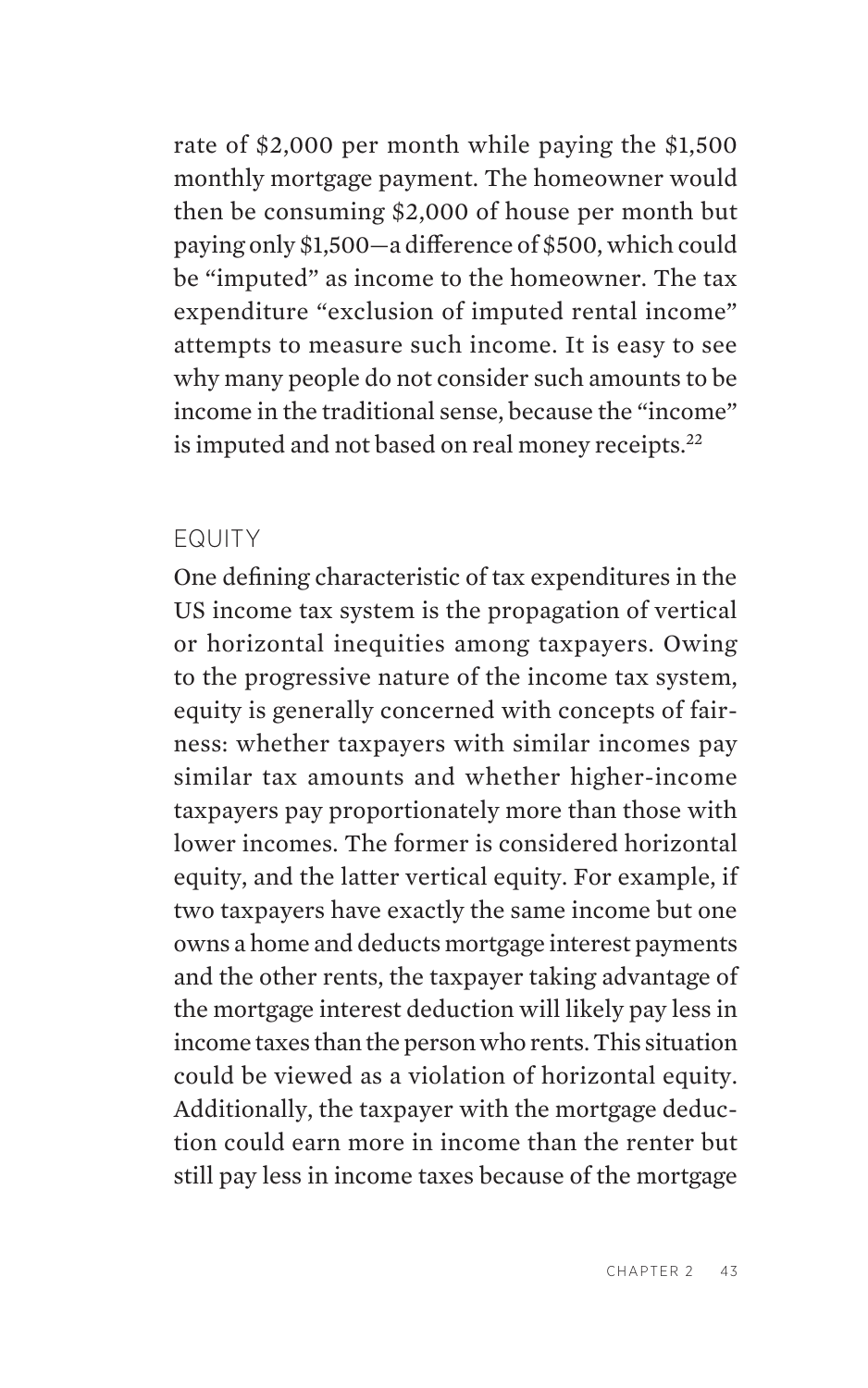interest deduction. In this case, there would be vertical inequity because the taxpayer who earns more is paying less in income tax. We next examine the successes and failures of equity promotion in the aftermath of TRA86 and then examine equity in the federal tax code.

Congress considered both horizontal and vertical equity while drafting TRA86, although TRA86's adjustment in vertical equity appeared to be a consequence of other primary concerns that drove tax reform. A 2004 study by Wenli Li and Pierre-Daniel Sarte finds that TRA86 decreased progressivity in the United States[.23](#page-34-0) Horizontal equity was one of the centerpiece concerns of the act because individuals with equal incomes were often paying different tax amounts. Citing President Ronald Reagan's tax reform proposal (the recommendation was called Treasury II), tax economists Alan Auerbach and Joel Slemrod viewed horizontal equity as a driving political concern:

"[People] can't understand the logic or equity of people in seemingly similar situations paying dramatically different amounts of tax." The President's proposal was promoted as "[reducing] the number of economically healthy incomeearning individuals and corporations who . . . escape taxation altogether."[24](#page-34-0)

Although many economists believed TRA86 promoted greater horizontal equity, the public did not agree. In polls conducted in 1986 and 1990, Gallup asked if TRA86 made for a "more fair," "less fair," or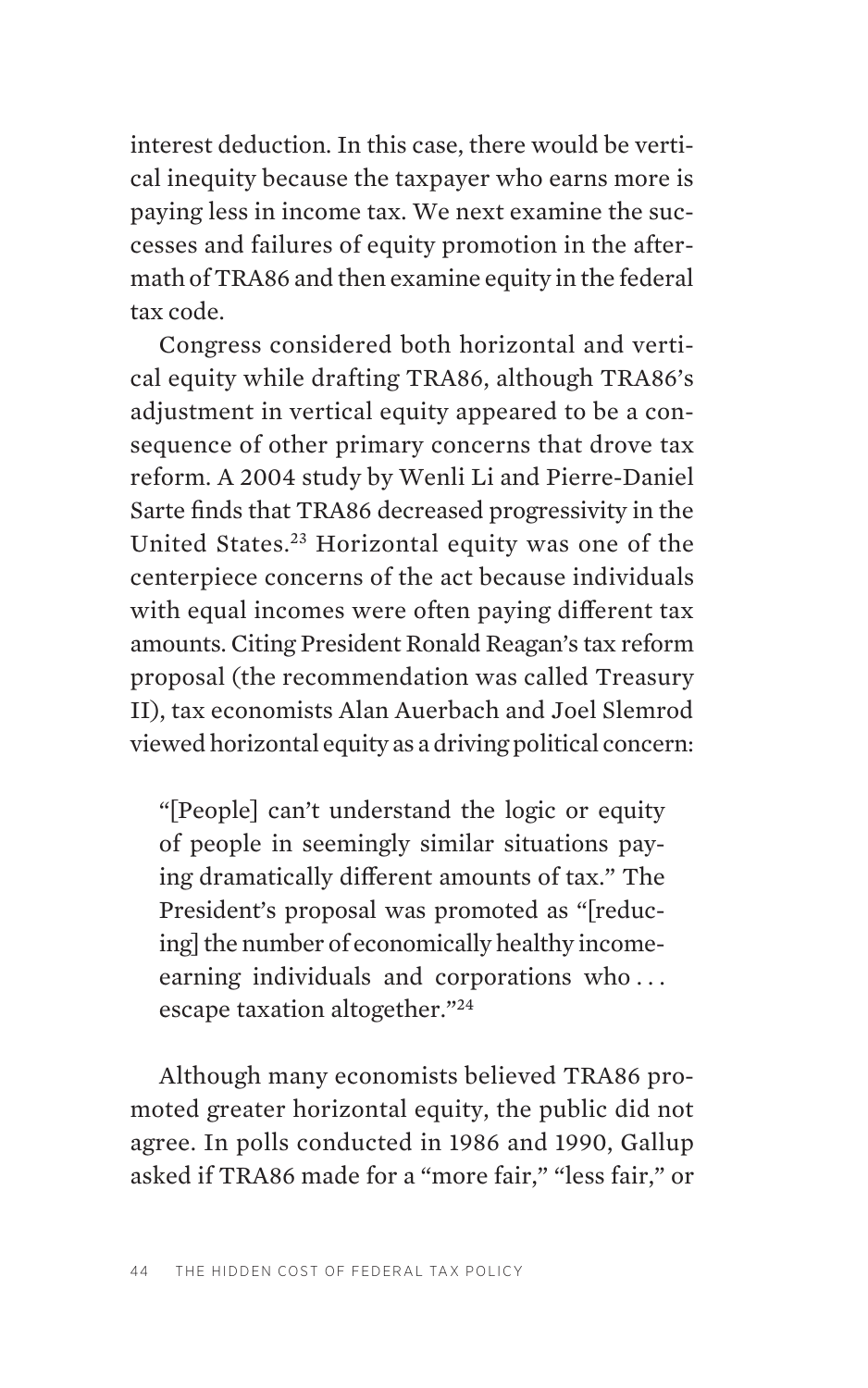#### Table 2.2. Gallup Polling Question Results, 1986 and 1990: Fairer Distribution of Tax Load

**Question:** "Do you think the Tax Reform Act of 1986 has made for a fairer distribution of the tax load among all taxpayers, one that's less fair, or is it not much different from the previous system?"

|             |               | <b>SHARE OF RESPONDENTS (%)</b> |             |                |  |  |
|-------------|---------------|---------------------------------|-------------|----------------|--|--|
|             |               | <b>NOT MUCH</b>                 | <b>LESS</b> | <b>NO</b>      |  |  |
| <b>YEAR</b> | <b>FAIRER</b> | <b>DIFFERENT</b>                | <b>FAIR</b> | <b>OPINION</b> |  |  |
| 1986        | 27            | 36                              | 20          | 17             |  |  |
| 1990        | Ч             | $\Delta()$                      | $\sim$      | 14             |  |  |

*Source:* Gallup, *The Gallup Poll Monthly*, March 1990, 6–8.

"same" distribution of the tax load among all taxpayers. Within only four years, the share of taxpayers answering "more fair" fell from 27 percent to 9 percent, and the share of taxpayers answering "less fair" rose from 20 percent to 37 percent (see table 2.2).

Why did TRA86 fall short of the public's expectations? Progressivity had not decreased substantially, and taxpayers with similar incomes were paying more equal amounts. The problem was with a few significant inequities that were untouched by reform. Polling suggests that the public realized that TRA86 had not dealt with fundamental horizontal inequities or even intergenerational inequity. These inequities continue today and are often a focus of tax reform debates.

The first inequity was that employer-provided benefits remained untaxed under TRA86. Employees of a business that provided health care or pension benefits were likely taxed less than other taxpayers consuming a similar bundle of goods that was not provided by their employer. Today, businesses may still claim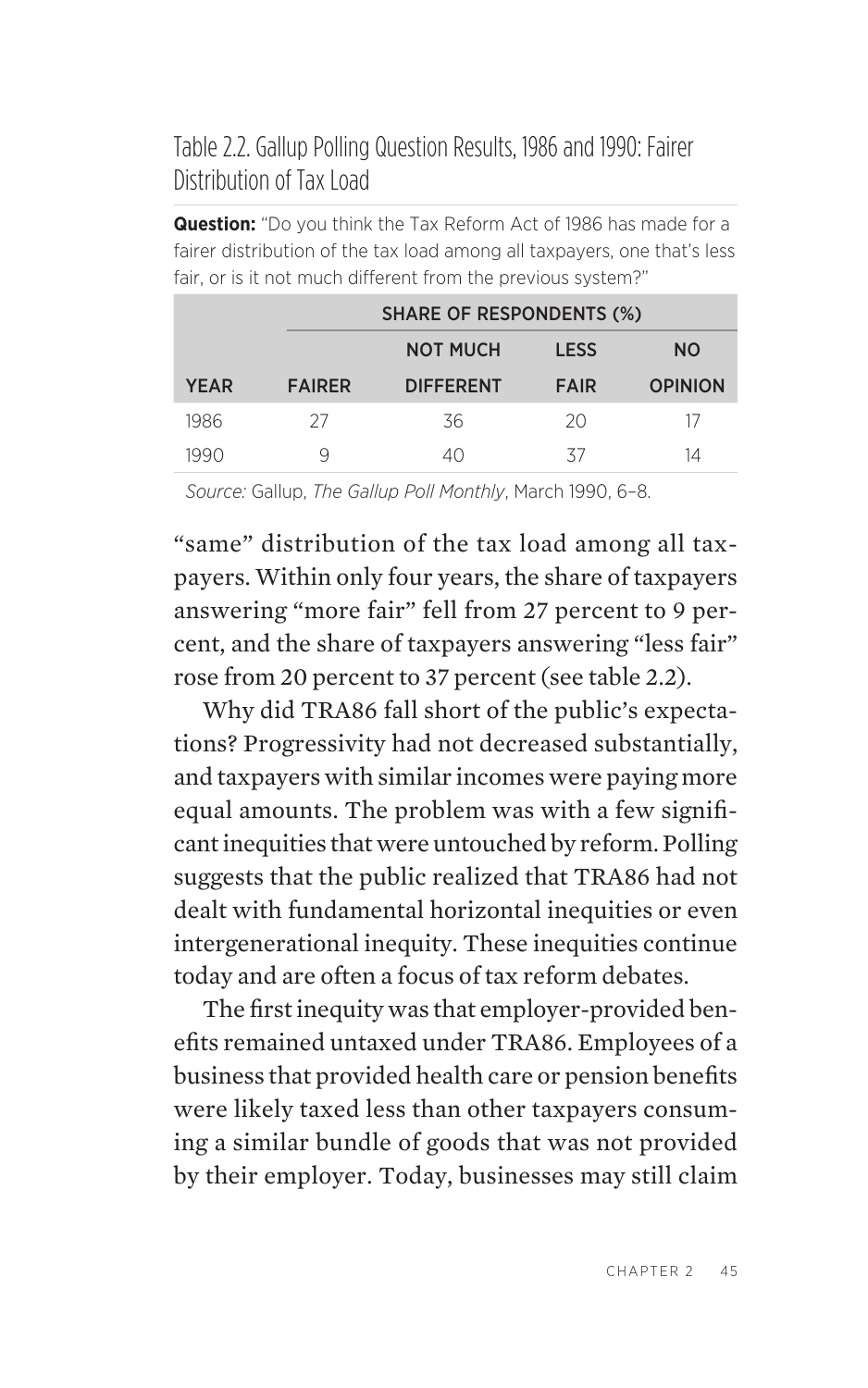deductions for providing employee health care and pension benefits, rather than subjecting those expenditures to income and payroll taxes. Consequently, there is a roughly 30 percent price difference between employer-provided health insurance premiums and individual premiums[.25](#page-34-0) The tax code's subsidization of employer-provided health care benefits not only creates different tax liabilities for individuals with otherwise equal incomes but also contributes to higher health care costs across the economy as a result of an overinvestment in tax-deductible benefits.[26](#page-34-0) According to an article in the *Journal of the American Medical Association*, "Tax financing now covers more than 60 percent of U.S. health care costs."[27](#page-34-0)

The second inequity pertains to elimination of the consumer interest deduction—for example, interest on credit card debt—without elimination of the mortgage interest deduction. By eliminating only one deduction, renters and homeowners—all else being equal—are treated differently. Holtz-Eakin describes the conflict as follows:

Because consumer interest is no longer deductible, but mortgage interest remains deductible, homeowners have an incentive to borrow against their homes to purchase durable goods. The effect is to subsidize the interest costs of homeowners, but offer no equal subsidy to those individuals who rent.<sup>[28](#page-34-0)</sup>

Although TRA86 eliminated many of the exemptions that generated inequity, the remaining tax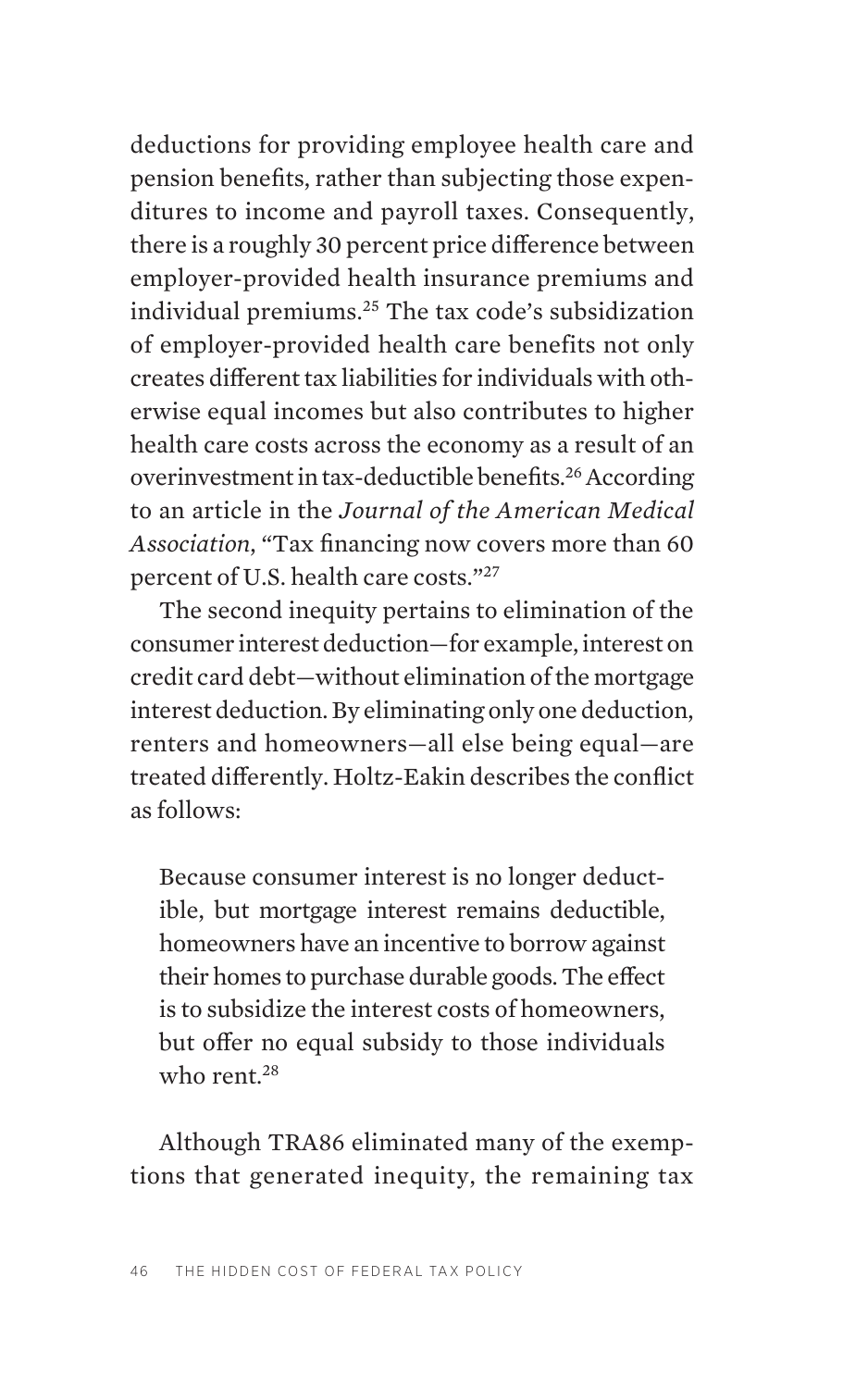expenditures became accentuated as inequities in the tax code. The most politically vulnerable tax deductions were eliminated, but the deductions with some of the greatest political support and economic cost exclusion of employer-provided medical benefits and the mortgage interest deduction—were retained. President Obama's budget for fiscal year 2015 projected that these two provisions alone will decrease federal revenue between 2015 and 2019 by \$1.15 trillion and \$456 billion, respectively.<sup>29</sup> A 2009 study by the Urban Institute–Brookings Institution Tax Policy Center study estimates that owner-occupied housing, medical care, and retirement savings—as subsidized by existing tax expenditures—represent 47 percent of all tax expenditures, an incredible 3 percent of GDP.<sup>[30](#page-34-0)</sup>

The third inequity not addressed by TRA86 was intergenerational equity. A strong reason TRA86 was able to become law was that it was revenue neutral, meaning it neither added to nor subtracted from the deficit. As Auerbach and Slemrod note, "The debate about tax reform proceeded separately from the discussion of what, if anything, to do about the large deficits of the time."[31](#page-34-0) The five-year scoring focus on tax reform in the 1980s centered on equity concerns for current taxpayers, but it did not account for the future taxpayers who would be responsible for paying off the interest payments and debt of accelerated government spending. Although the federal tax code focuses on the financial interests of current taxpayers, individuals have a vested interest in the financial well-being of their children and grandchildren and the economic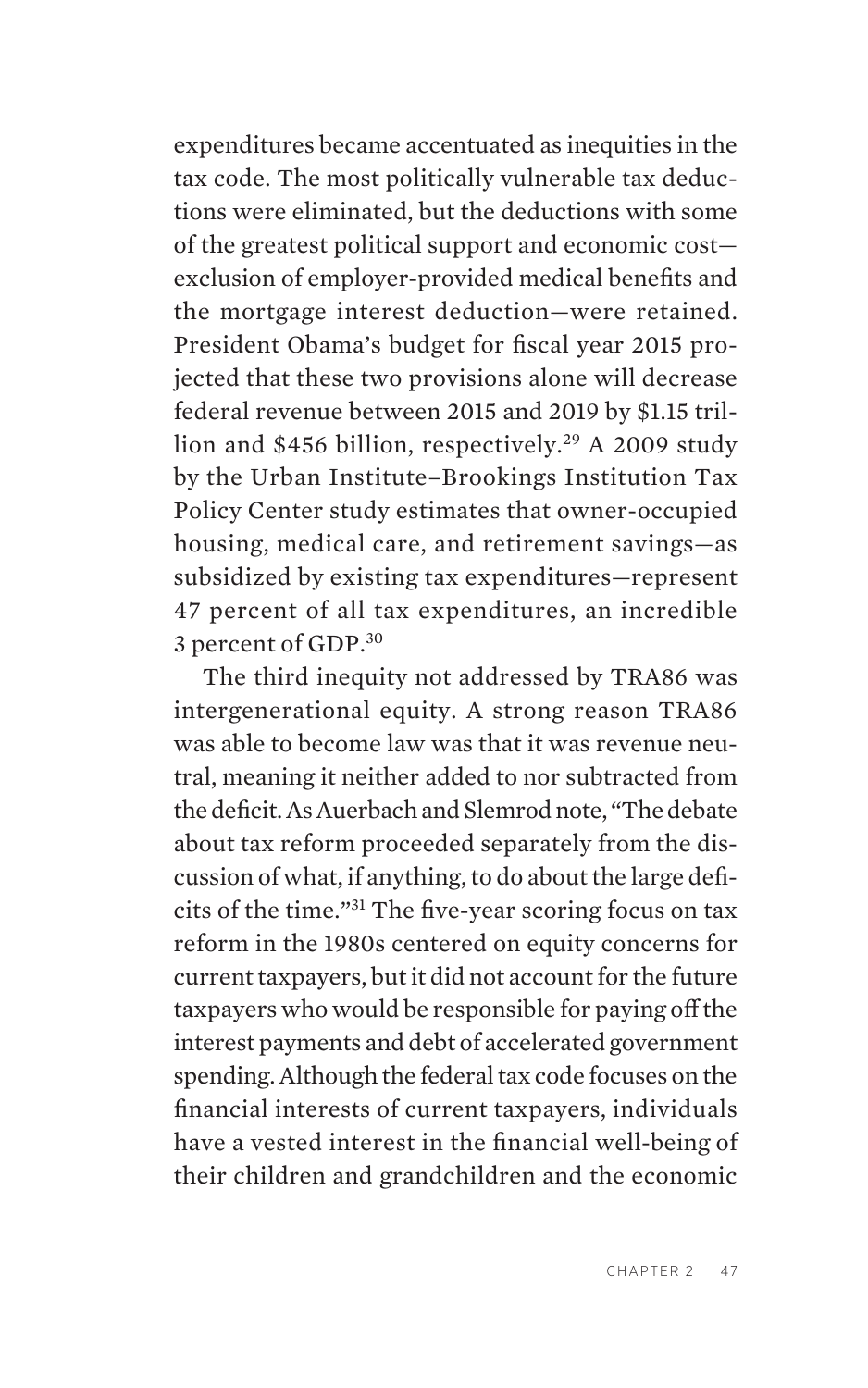future their descendants will inherit. A tax break today without an offsetting spending cut may be seen as a future tax increase[.32](#page-34-0) This economic future includes the national debt, which was caused in part by federal tax expenditures. To avoid repeating the mistakes of the past, future tax reform should be accompanied by substantial consideration of national debt reduction.

Eliminating tax expenditures will push some taxpayers into higher marginal tax brackets. Hence, equity concerns about eliminating tax expenditures are vital when considering the rate reductions that would likely accompany tax reform. As Chapoton testified, "If all tax expenditures were suddenly removed from the law, there could be a 34 percent reduction in tax rates across the board."[33](#page-34-0) An across-the-board reduction would not lead to the same distribution of the tax burden following such a reform, though. To maintain the vertical equity of the present progressive tax system, all tax rates should be reduced by the same number of percentage points rather than by the same percentage, because high-income taxpayers benefit disproportionately from tax expenditures. Economists Leonard Burman, Christopher Geissler, and Eric Toder find that "eliminating tax expenditures would reduce after-tax income by 11.4 percent in the top quintile, 6.5 percent in the bottom quintile, and 9.6 percent on average for all income groups.["34](#page-34-0)

But measuring the progressivity of tax expenditures may be inappropriate. Although tax expenditures benefit high-income taxpayers more in absolute terms and relative to income, low-income taxpayers benefit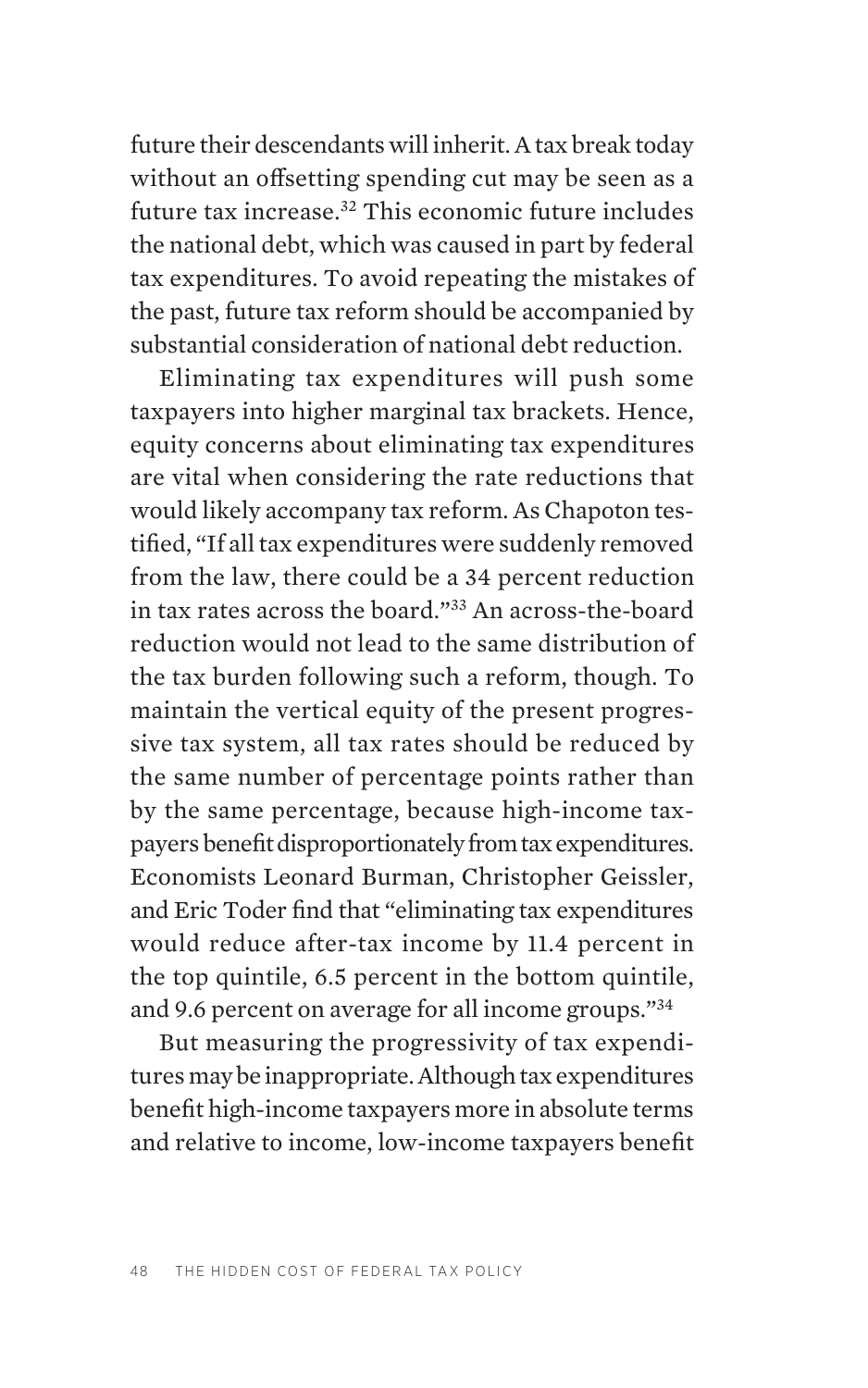more relative to taxes paid.<sup>35</sup> Burman, Geissler, and Toder write:

With all tax rates reduced by the same percentage, the substitution of rate reductions for tax expenditures would, on average, help high-income taxpayers and hurt lower-income taxpayers. With all tax rates reduced by the same *percentage points*, the substitution of rate reductions for tax expenditures would, on average, help low-income taxpayers and hurt high-income taxpayers[.36](#page-34-0)

An increase or decrease of vertical equity will depend on the rate reductions that would likely accompany tax expenditure elimination.

#### SIMPLICITY

The US tax code increases in complexity as the number and use of tax expenditures and tax preferences increase. The financial goal of simplicity is to reduce compliance costs, whether those costs are incurred in the process of filing income tax returns or in complying with various tax laws on a day-to-day basis. TRA86 set this goal by reducing the number of individuals who would itemize deductions and who would be subject to the alternative minimum tax (AMT). A significant reduction in itemized filings would potentially reduce the overall compliance costs of the tax system (estimated to be between \$215 billion and \$987 billion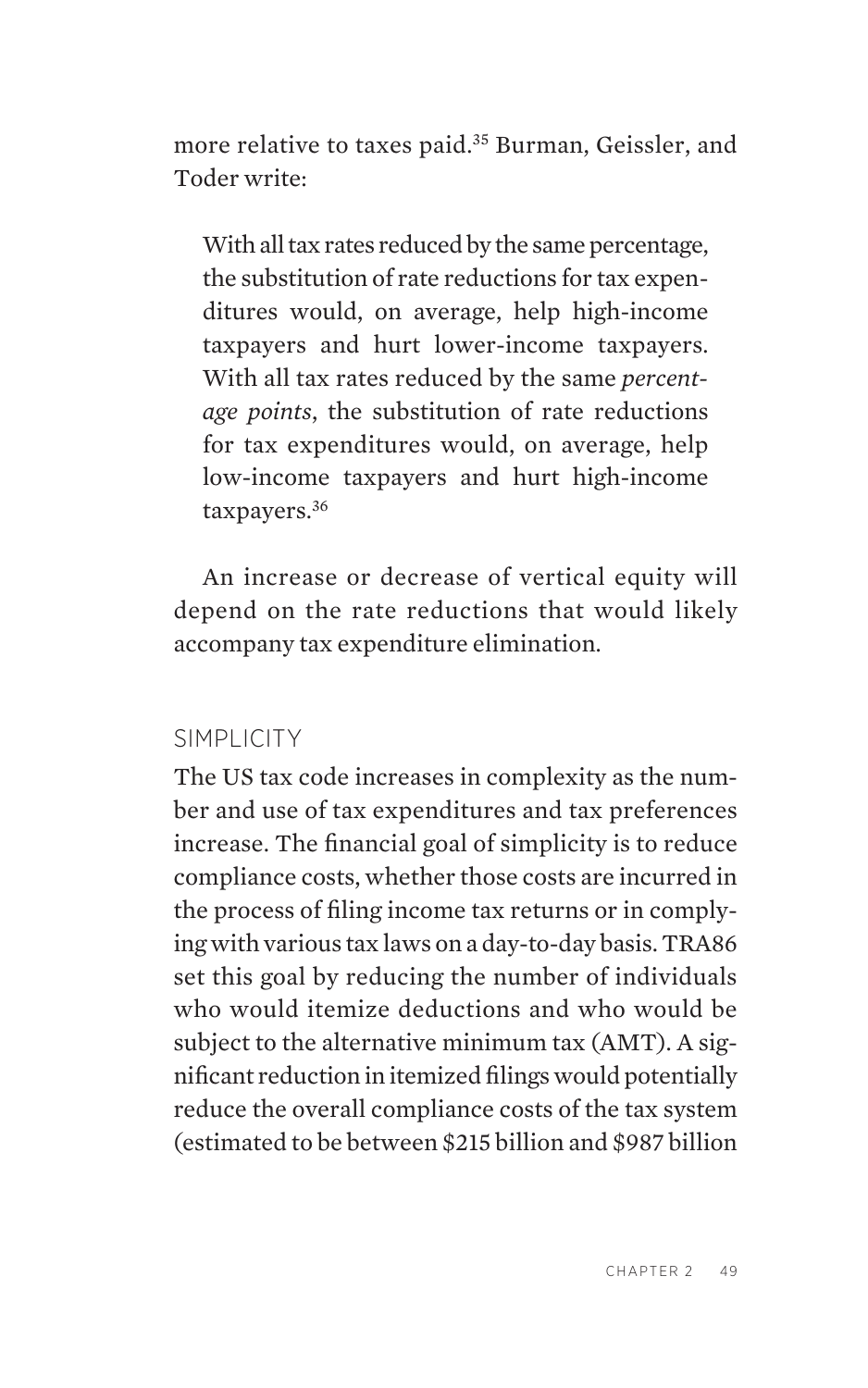annually, as noted in chapter 1). In addition, part of the simplicity generated by TRA86 was in going from 15 marginal tax brackets to only three. Even for taxpayers who itemize, TRA86 was meant to reduce the complexity of filing and the economic costs of personal time and professional tax assistance. We next examine what TRA86's achievements are purported to be, how the reforms failed to accomplish their intended goals, and how TRA86 failed to prevent an even more complicated tax code today.

Turning around the concept of complexity from the previous paragraph, we can illustrate the simplicity of a tax code by considering how many tax expenditure provisions are present and the extent to which those expenditures are used. Holtz-Eakin claims that three significant aspects reduced taxpayer compliance costs under TRA86: (a) the combined increase in personal exemptions and standard deductions, which reduced the number of filers who itemize; (b) the equalization of capital gains with ordinary income, which reduced portfolio planning; and (c) the combination of increased deductions and exemptions with a lower tax rate, which discouraged tax evasion.<sup>[37](#page-34-0)</sup>

In terms of calculating the number of tax filers who itemize deductions, Holtz-Eakin is correct. By increasing the standard deduction and lowering tax rates, TRA86 reduced the percentage of taxpayers who itemize from 39.47 in 1986 to 28.44 in 1989. Additionally, the number of tax filers who were subject to the complicated AMT fell from 608,906 in 1986 to 101,176 in 1989.<sup>38</sup> However, despite the decrease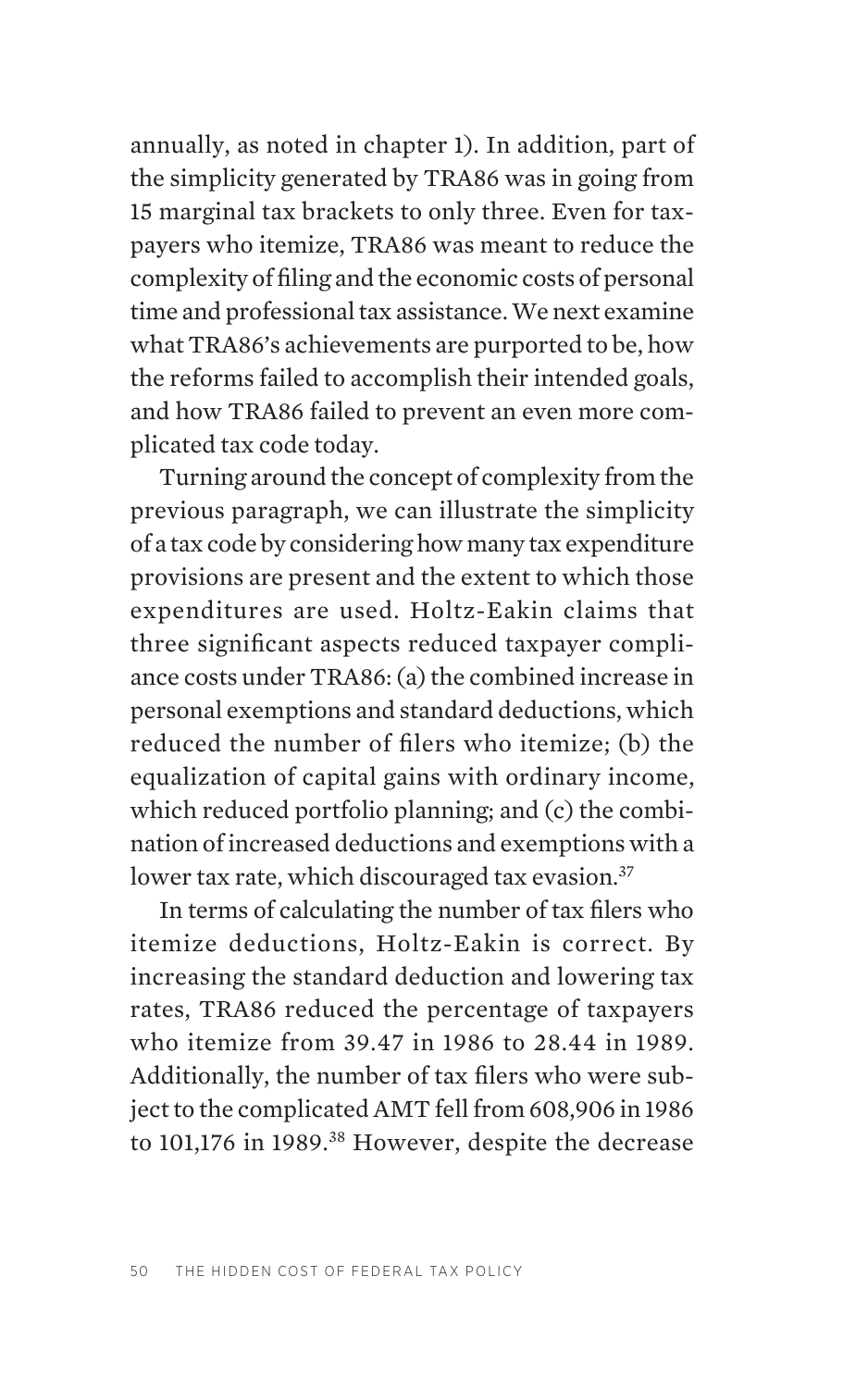in the number of tax filers who itemized deductions, tax returns with a paid preparer's signature increased slightly to 47.03 percent in 1989 from 46.63 percent in 1986.[39](#page-35-0) This finding suggests that tax expenditure elimination was not substantial enough to decrease the need for professional preparer assistance. A 1992 survey by Marsha Blumenthal and Joel Slemrod finds that the average amount of time households spent preparing tax returns between 1982 and 1989 increased from 21.7 hours to 27.4 hours and that average expenditures for professional tax assistance increased from \$42 to \$66.[40](#page-35-0) These numbers offer a compelling case against the notion that compliance costs decreased under TRA86 even though the federal tax code had been made simpler. Holtz-Eakin remarks that eliminating some expenditures—such as income averaging has had little effect on compliance costs, saying that "simpler does not necessarily mean better."[41](#page-35-0) In other words, as long as substantial tax expenditures exist that encourage professional tax planning, compliance costs may be expected to remain high.

In the 1990 Gallup poll referenced earlier, respondents were asked whether TRA86 had made tax filing "less complicated," "more complicated," or "the same." Within only four years, the share of taxpayers who answered "less complicated" had fallen from 19 percent to 12 percent, and the share of taxpayers who said "more complicated" had risen from 17 percent to 31 percent (see table 2.3). On one hand, the results are surprising considering the decrease in the number of filers who itemized deductions. On the other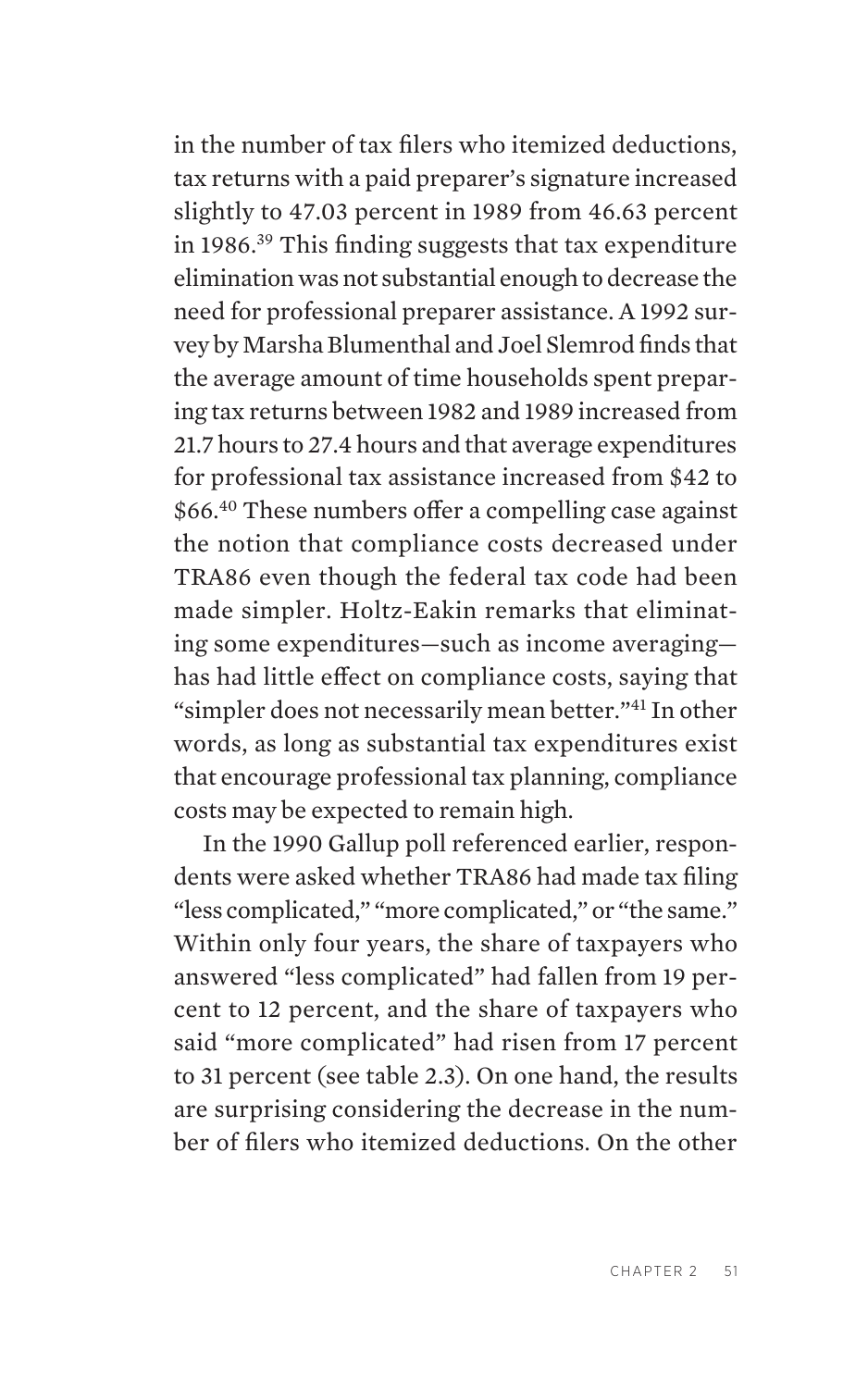Table 2.3. Gallup Polling Question Results, 1986 and 1990: Complexity of Tax Code

**Question:** "Do you think the Tax Reform Act of 1986 has made it less complicated for you to pay your taxes, more complicated, or about the same as the previous system?"

|             | <b>SHARE OF RESPONDENTS (%)</b> |             |                    |                |  |  |  |
|-------------|---------------------------------|-------------|--------------------|----------------|--|--|--|
|             | <b>ABOUT</b>                    |             |                    |                |  |  |  |
|             | <b>LESS</b>                     | <b>THE</b>  | <b>MORE</b>        | <b>NO</b>      |  |  |  |
| <b>YEAR</b> | <b>COMPLICATED</b>              | <b>SAME</b> | <b>COMPLICATED</b> | <b>OPINION</b> |  |  |  |
| 1986        | 19                              | .51         | 17                 | 13             |  |  |  |
| 1990        | 12                              | 48          | 31                 | 9              |  |  |  |

*Source:* Gallup, *The Gallup Poll Monthly*, March 1990, 6–8.

hand, perhaps the results are not surprising given the increased spending on professional tax assistance after TRA86's enactment.

Slemrod concludes in his study that the available evidence suggests TRA86 did little to prevent the rising compliance costs of the individual income tax system[.42](#page-35-0) Why? The likely answer is that although TRA86 eliminated many tax expenditures, the biggest and most frequently used expenditures went untouched. As shown in figure 2.1, the number of tax expenditures has increased since passage of TRA86.<sup>[43](#page-35-0)</sup> And as other tax expenditures were eliminated, taxpayers looking to reduce their tax liabilities invested in the remaining deductions with more resources.

According to the Congressional Research Service, "[T]ax expenditures experienced a large decline relative to GDP between 1987 and 1989 largely because of the effects of the Tax Reform Act of 1986, which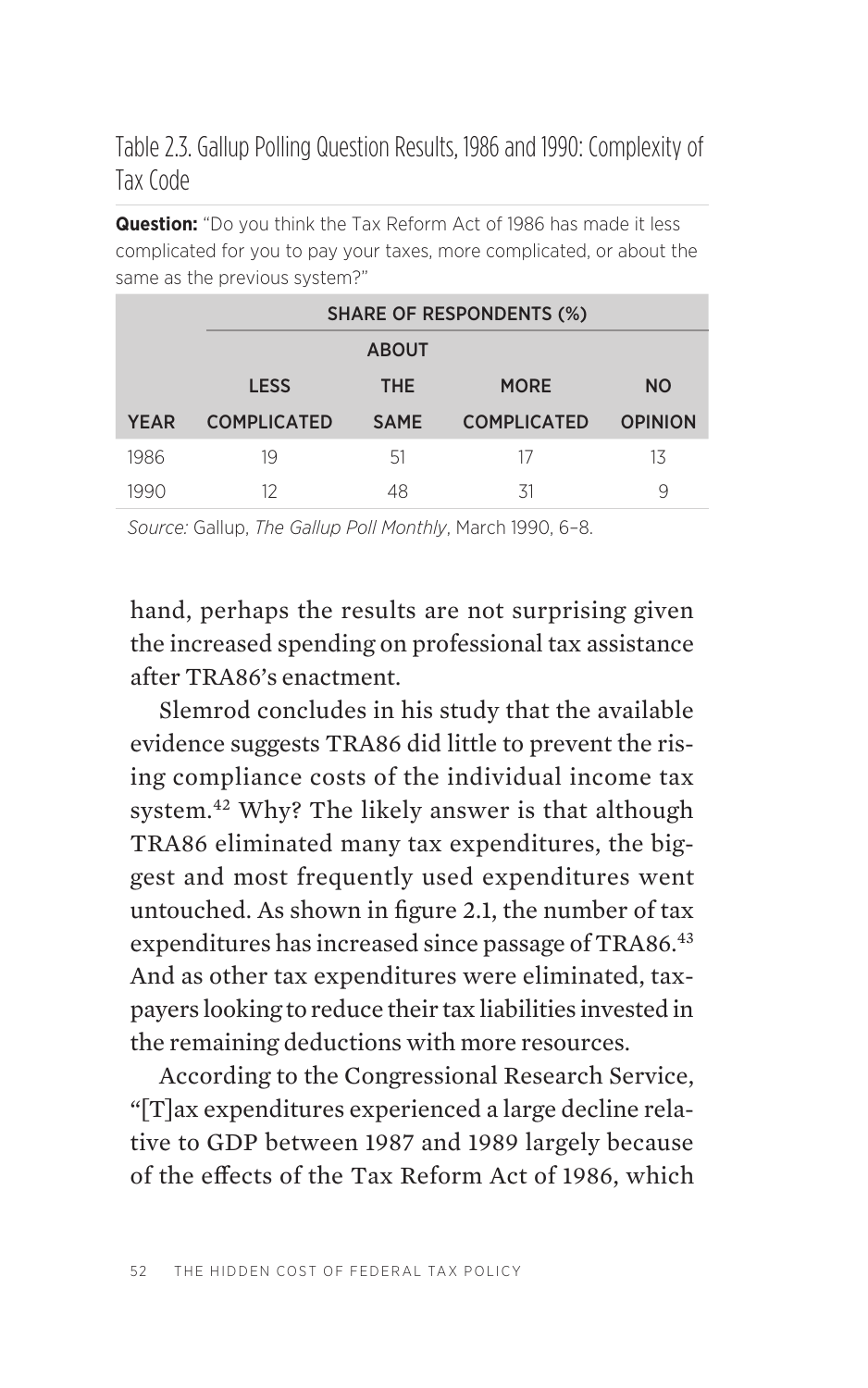

Figure 2.1. Number of Tax Expenditures, 1975–2013

*Source:* Data from the budgets of the US government, fiscal years 1977–2013.

broadened the tax base by eliminating several tax expenditures and reduced tax rates."[44](#page-35-0) Shortly before passage of TRA86, tax expenditures were estimated to be slightly below 10 percent of GDP, and they declined to under 6 percent by 1989. Since then, total tax expenditures rose slowly to just below 8 percent of GDP by 2008.[45](#page-35-0)

For tax reform today to reduce compliance costs, all tax expenditures must be on the table, including the highly protected mortgage interest deduction and the exemption for employer-provided benefits. The arrival to today's labyrinth of a tax code began with the Omnibus Budget Reconciliation Act of 1990 and the Omnibus Budget Reconciliation Act of 1993. The achievements of TRA86 in reducing itemized deductions unraveled quickly, and 14,000 additional changes to federal tax law had occurred by 2005.[46](#page-35-0) The Joint Committee on Taxation notes that tax expenditures in 2012 totaled \$1.2 trillion—87 percent for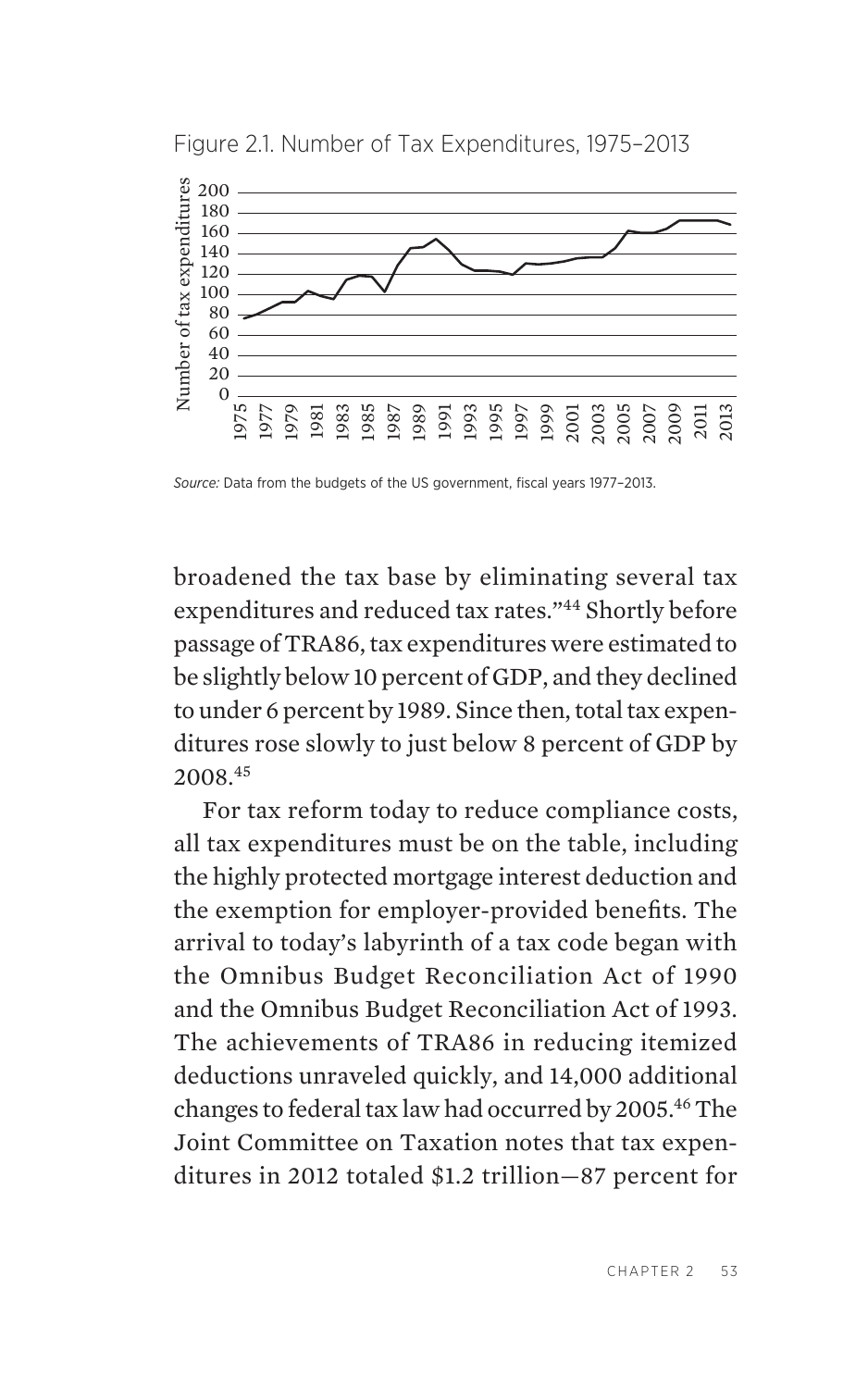individual tax returns and 13 percent (\$155 billion) for corporate tax returns[.47](#page-35-0) Corporate tax expenditures remained far from insignificant—roughly 64 percent of 2012 corporate tax receipts (\$242 billion).<sup>48</sup>

One unexpected lesson from TRA86 is that most tax expenditures eliminated by the law have not returned. Perhaps they have been deemed bad policy or have become politically untouchable. Passive loss exemption (except on housing), the personal consumer interest deduction, income averaging, and restrictions on miscellaneous businesses expenses have not been reinstated. State and local income tax deductions were reinstated in 2004, and the two-earner deduction was added back by the Economic Growth and Tax Relief Reconciliation Act of 2001.

The increase in federal tax expenditures (see figure 2.1) since TRA86 suggests that the political system gravitates toward special interests and is actually innovative in aiding them. Today, the United States continues to have a federal tax code that is riddled with both new exemptions and many tax expenditure fortresses similar to those that existed before TRA86. The economic size of these tax expenditures continues to grow, although the total size relative to GDP is relatively constant (see figure 2.2).<sup>[49](#page-35-0)</sup>

The revenue raised by eliminating these tax expenditures, however, could be even higher than the projected forgone revenue. Burman, Geissler, and Toder claim that eliminating a large share of nonbusiness individual income tax expenditures would raise about 8 percent more revenue than the sum of individual estimates for each provision: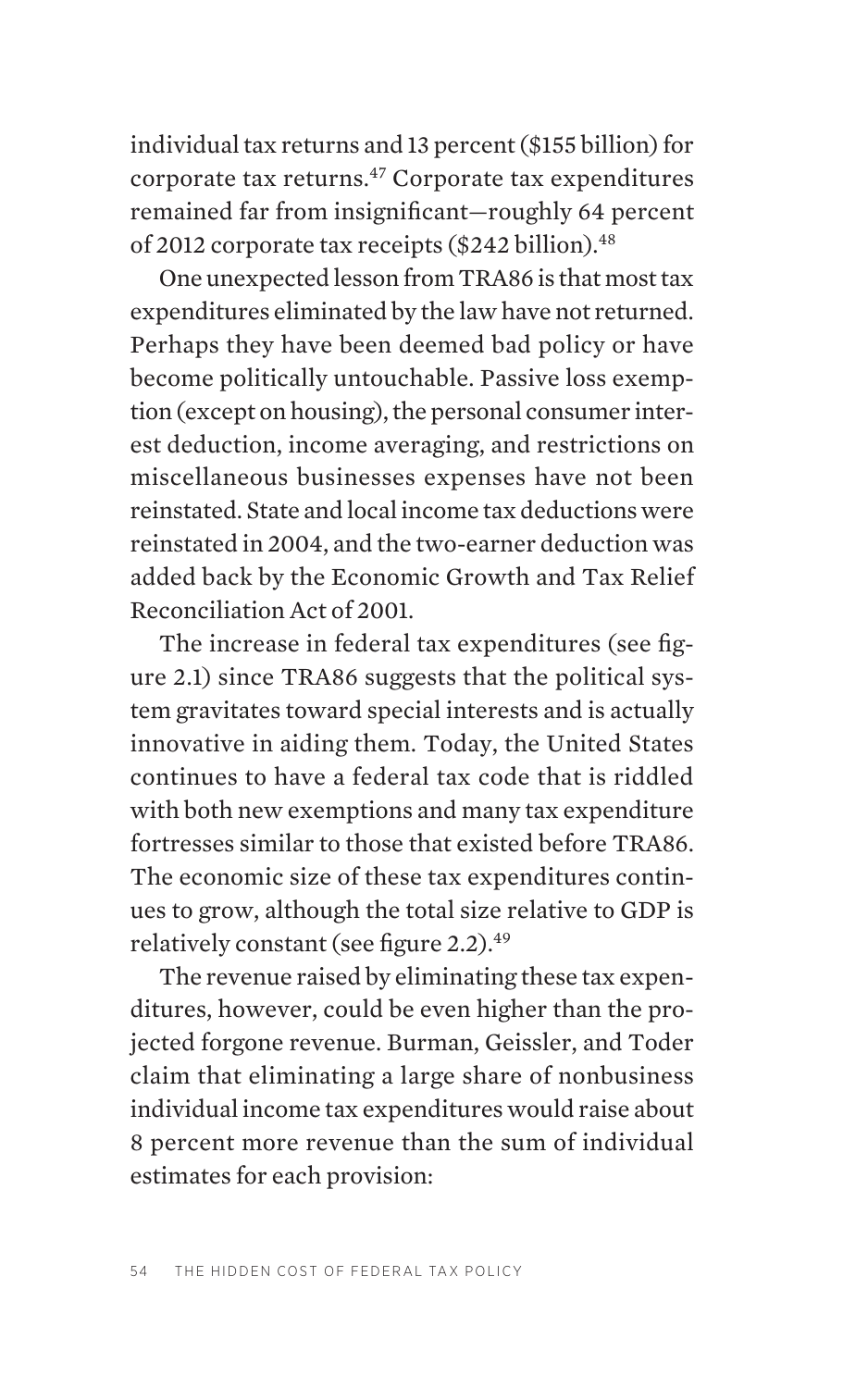The interaction effects are largest for itemized deductions, and reduce instead of increase the combined effect of the separate provisions because, when an itemized deduction is eliminated, taxpayers who are not on the AMT are more likely to take the standard deduction. For example, if the mortgage interest deduction were eliminated, millions fewer taxpayers would itemize deductions and thus would get no benefit from deducting charitable contributions.<sup>50</sup>

Numerous new tax expenditures have increased the complexity of the US tax code and necessitated higher tax rates to achieve certain revenue targets, all else being equal. Tax expenditures have become so prevalent that John Chapoton, former assistant secretary of the treasury, testified that a 34 percent acrossthe-board reduction in tax rates would result if all tax expenditures were removed.<sup>51</sup>





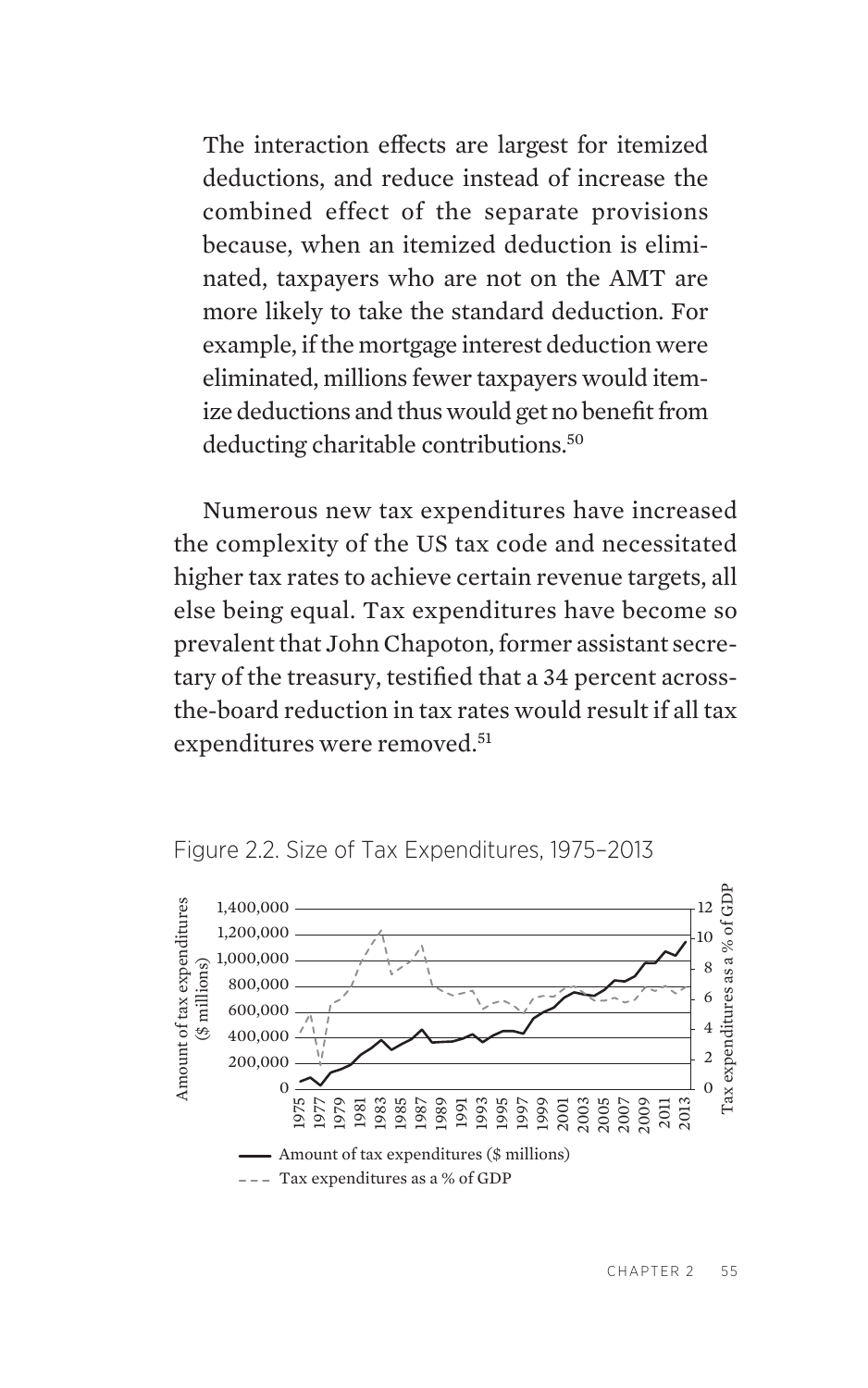#### PUBLIC CHOICE COSTS OF THE INCOME TAX SYSTEM

In addition to the compliance and efficiency costs incurred because of the federal tax code, lobbyists and special-interest groups expend great resources (time, money, and so forth) in an attempt to gain or preserve tax preferences. These lobbying expenditures are known as *rent-seeking costs*. [52](#page-36-0) The concept of rent-seeking costs emerged from the field of public choice theory, largely developed from the work of Nobel laureate James Buchanan and colleague Gordon Tullock. Such rent-seeking costs are objectionable because these resources carry opportunity costs of productive processes. Economist Randall Holcombe took the ideas of Buchanan and applied them to the tax policy process. He wrote that the easier it is to modify a tax system, the greater the incentive for special interests to pursue rent-seeking behavior. Once tax expenditures are successfully obtained, additional rent-seeking expenditures are incurred to keep those deductions in place.<sup>[53](#page-36-0)</sup>

Tax specialist James Poterba poses a solution to the lobbying expenditure problem with a simple, stable, and broad tax system: "In this framework, proportional income taxation, or sales taxes levied at the same rate on all goods, would reduce the opportunity for lobbying.["54](#page-36-0) Holcombe conjectures that adopting a broad-based retail tax or value-added tax (VAT) might reduce political expenditures.<sup>[55](#page-36-0)</sup> Although this chapter does not advocate for a national retail sales tax or VAT, such a reform could plausibly maintain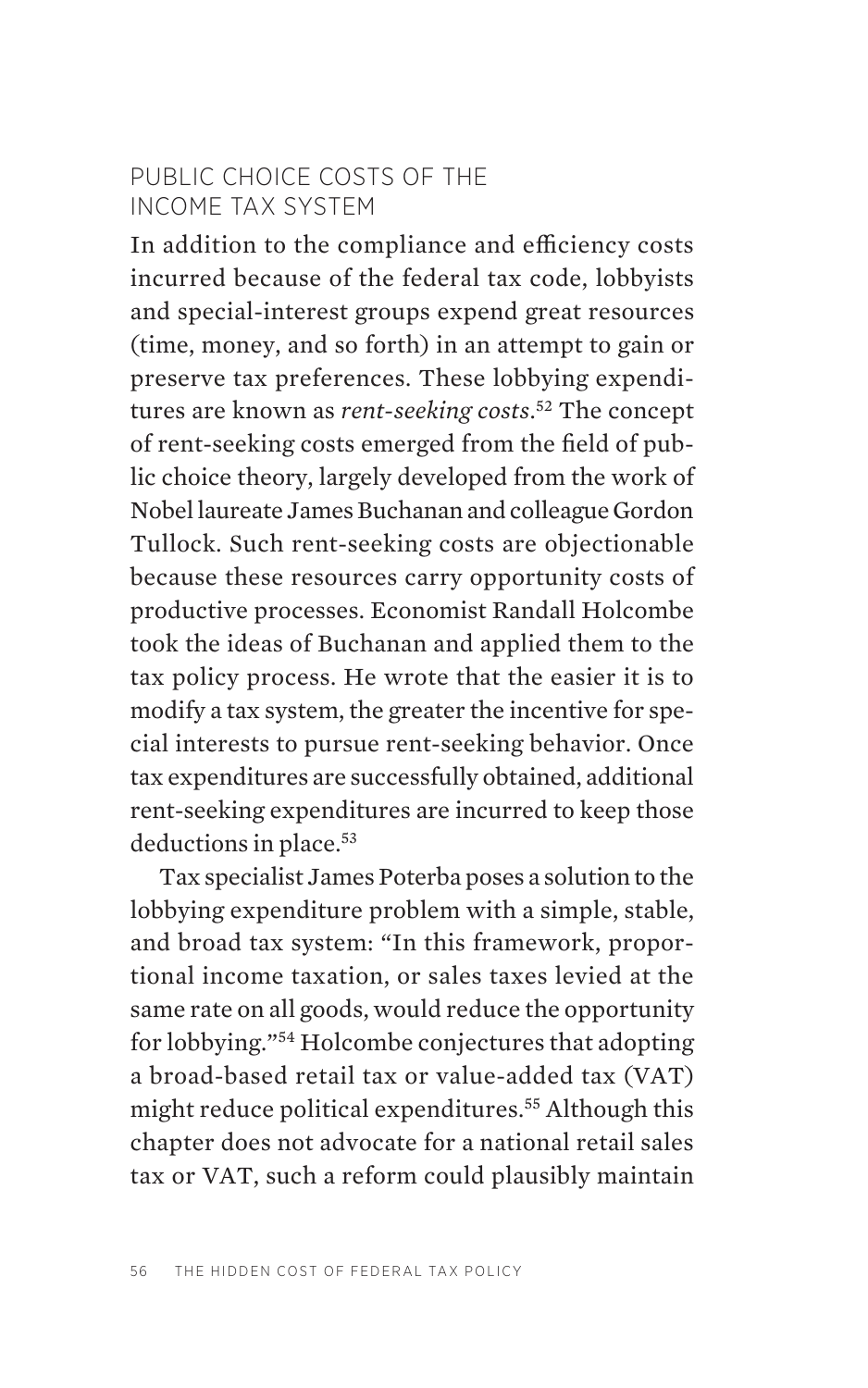a broad tax base more easily than the income tax system.

As Slemrod states, "[The] stability of the tax system is an important element of simplicity.["56](#page-36-0) The temporary nature of many tax expenditures carries an opportunity cost because of uncertainty. Uncertainty potentially restricts the investment decisions of taxpayers and businesses and has the potential to inhibit economic growth[.57](#page-36-0) Public choice theory predicts that greater uncertainty over the tax code translates into higher rent-seeking expenditures.

#### THE 2 PERCENT TAX EXPENDITURE SOLUTION

One tax expenditure reform, proposed by Martin Feldstein, Daniel Feenberg, and Maya MacGuineas, would cap the use of tax expenditures at 2 percent of aggregate income. These authors claim that such a reform would reduce the number of itemized filers from 48 million to 13 million (a decrease of 75 percent) and would have reduced the fiscal year 2011 deficit by \$278 billion dollars, or about 1.8 percent of projected GDP.[58](#page-36-0)

Additionally, restricting the use of tax expenditures prevents some tax evasion and maintains a broad tax base. Although Feldstein, Feenberg, and MacGuineas's reform is progressive in absolute terms, it is regressive in terms of taxes paid as a percentage of income for low- income taxpayers. For example, individuals with an aggregate income up to \$25,000 would be taxed 3.6 percent more under the 2 percent cap, whereas individuals making over \$500,000 would pay only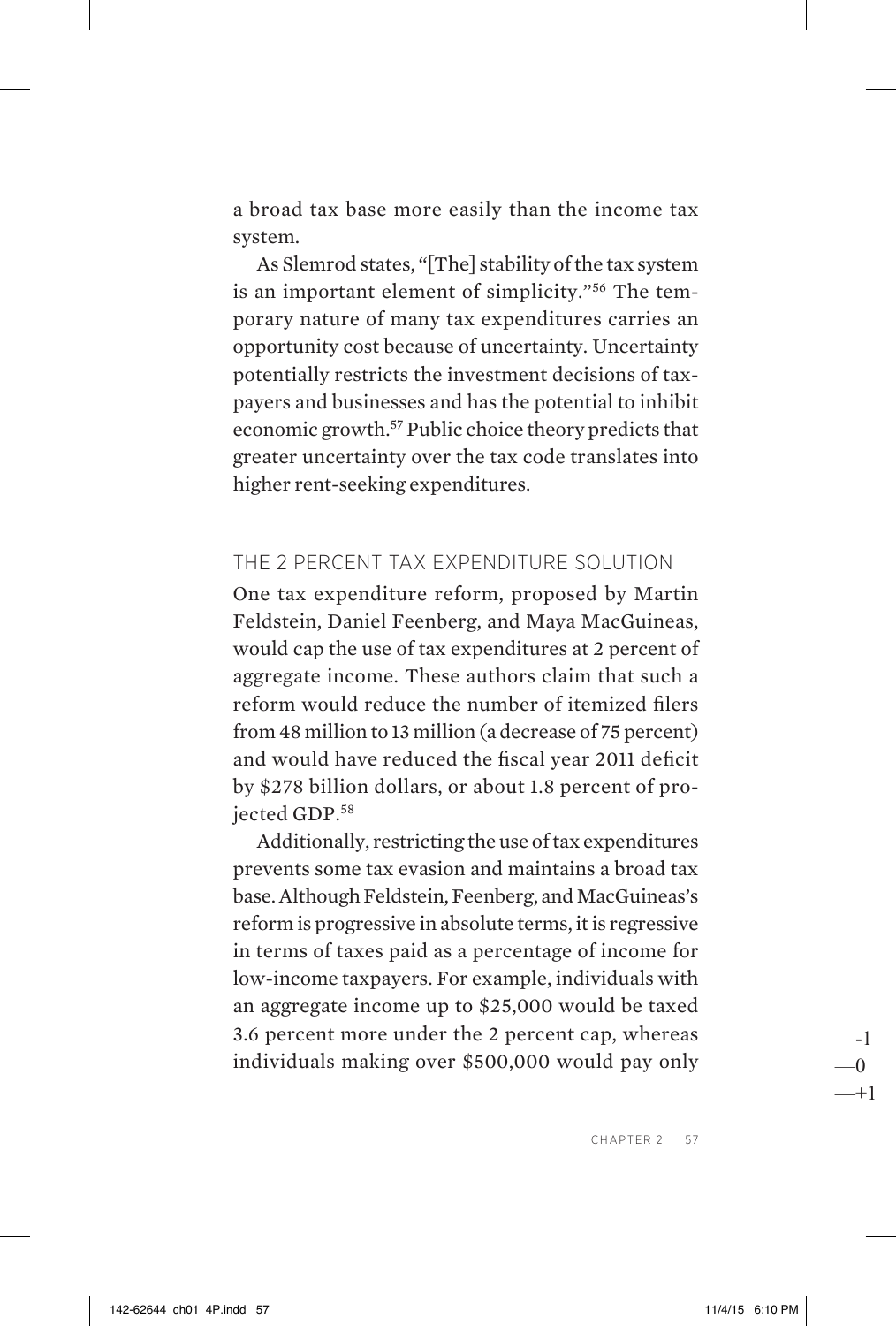2.7 percent more in taxes.<sup>59</sup> However, the 2 percent cap would not necessarily be progressive depending on how rate cuts were enacted, assuming that a cut in standard tax rates accompanied such a reform.<sup>60</sup>

Kleinbard agrees that some type of mechanism is needed to rein in uncapped tax expenditures. He is skeptical, though, about using a cap to limit tax expenditures instead of forcing "a substantive renegotiation of the present tax system."[61](#page-36-0) Instead, he believes that Congress will revisit tax expenditures "as a substantive matter when [it] decides it is hungry enough for the revenue or for a more efficient tax system."[62](#page-36-0) For Kleinbard, successful tax reform must be centered on cleaning up the tax code rather than restraining a tax code littered with special interests. Although a 2 percent solution may have a lasting effect by reducing the number of filed claims, success in terms of efficiency and equity may be short lived. Following TRA86, the innovative approach of special-interest groups to reassemble the federal tax code to their liking suggests that policy successes may be short lived as long as the tax code remains so easily manipulated. Moreover, Congress would still be able to increase a cap for tax expenditures or even complicate the tax code further by exempting certain deductions from the cap.

#### LESSONS FROM TRA86 REGARDING PRESENT-DAY TAX EXPENDITURES

Holtz-Eakin states that one major political statement of TRA86 was to reaffirm annual income as the fundamental basis for taxation in the United States for the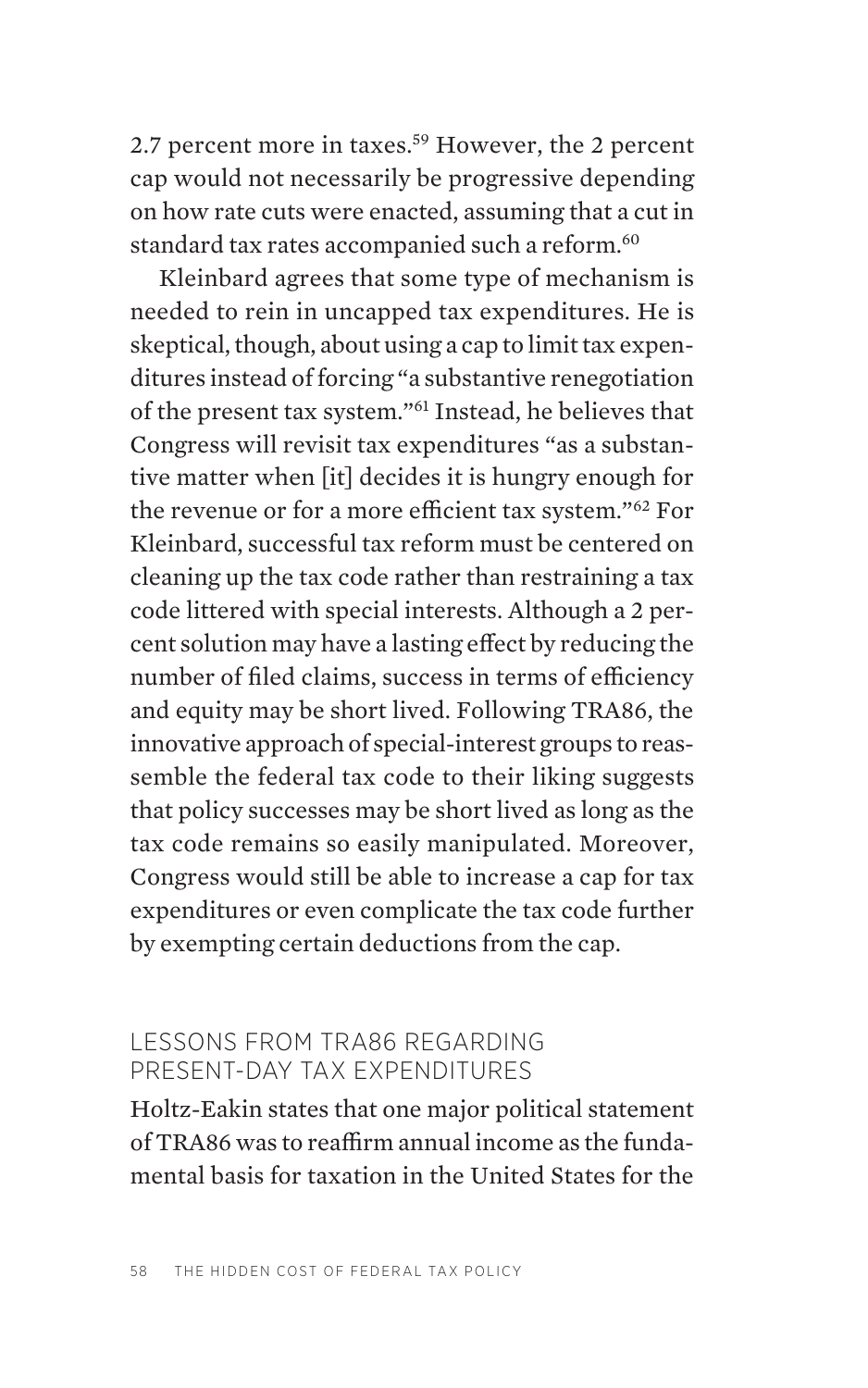foreseeable future[.63](#page-36-0) This is the beginning point that tax reform needs to address. Despite TRA86's bipartisan support to broaden the tax base and lower tax rates, tax expenditures returned quickly to the tax code and in even greater numbers.

In a Tax Foundation publication, Gerald Prante summarizes the two deepest flaws of TRA86 as follows:

While the legislation did close special tax shelters for select individuals—events that often became nightly news stories—the reform did little to close the many significant exemptions that inhibit overall economic growth. Also, much of what passed in 1986 to limit special tax loopholes has already crept back into the system courtesy of politicians quick to give in to whatever lobby fills their pockets.<sup>64</sup>

In an increasingly competitive global economy, federal spending can no longer be financed by using the easy-to-manipulate and complex income tax system. The United States needs a stable, simple tax system with a broad base and low rates to finance federal spending and increase global business competitiveness.[65](#page-36-0) The federal government needs to examine the potential benefits of completely replacing the income tax system with a broad-based consumption tax. Again, although this chapter does not advocate for a national retail sales tax or VAT, especially combined with income taxes, it is necessary to point out that a consumption tax might promote efficiency and equity, which TRA86 failed to do. Such a tax system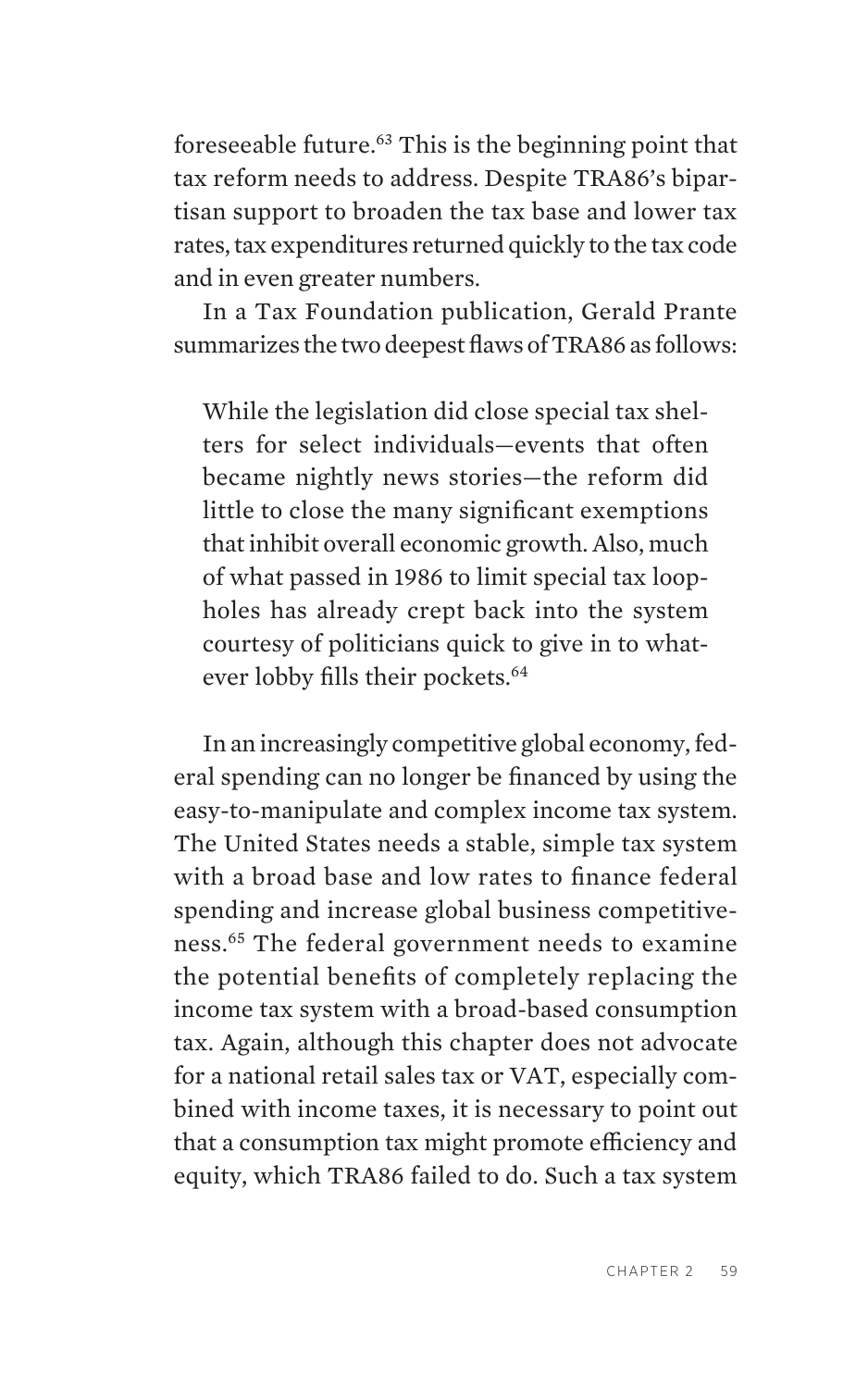would address the costly and economically inefficient employer-provided benefits exemptions and mortgage interest deduction by eliminating these inequities from the federal tax code. Broadening the tax base would not only increase the efficiency of resource distribution but would also be "key to dealing with the perception of unfairness.["66](#page-36-0)

A broad-based consumption tax could also restrict opportunities for rent-seeking behavior. A stable and broad tax system could have a lasting effect on decreasing compliance costs and rent-seeking behavior because lobbyists and special-interest groups would have fewer opportunities to riddle the tax code with exemptions and deductions. Michael Graetz identifies one of the inherent weaknesses of TRA86 as its being "based on retaining and strengthening the income tax, rather than heeding the calls of many economists and politicians to replace it with some form of consumption tax.["67](#page-36-0) Charles McClure Jr. and George Zodrow state that the Treasury plan "showed conclusively just how complex a relatively pure income tax can be, [and that] the Tax Reform Act of 1986 makes strikingly clear that a tax that is less pure is sure to be even more complicated.["68](#page-36-0) Even a tax system that allows for only a few substantial tax expenditures keeps the door open for high annual compliance costs as taxpayers continue to seek professional assistance to reduce their tax liabilities.

Successful reform of the US tax code must be based on lessons learned from TRA86—both its accomplishments and its failures. Against an array of specialinterest groups, the bipartisan reform that occurred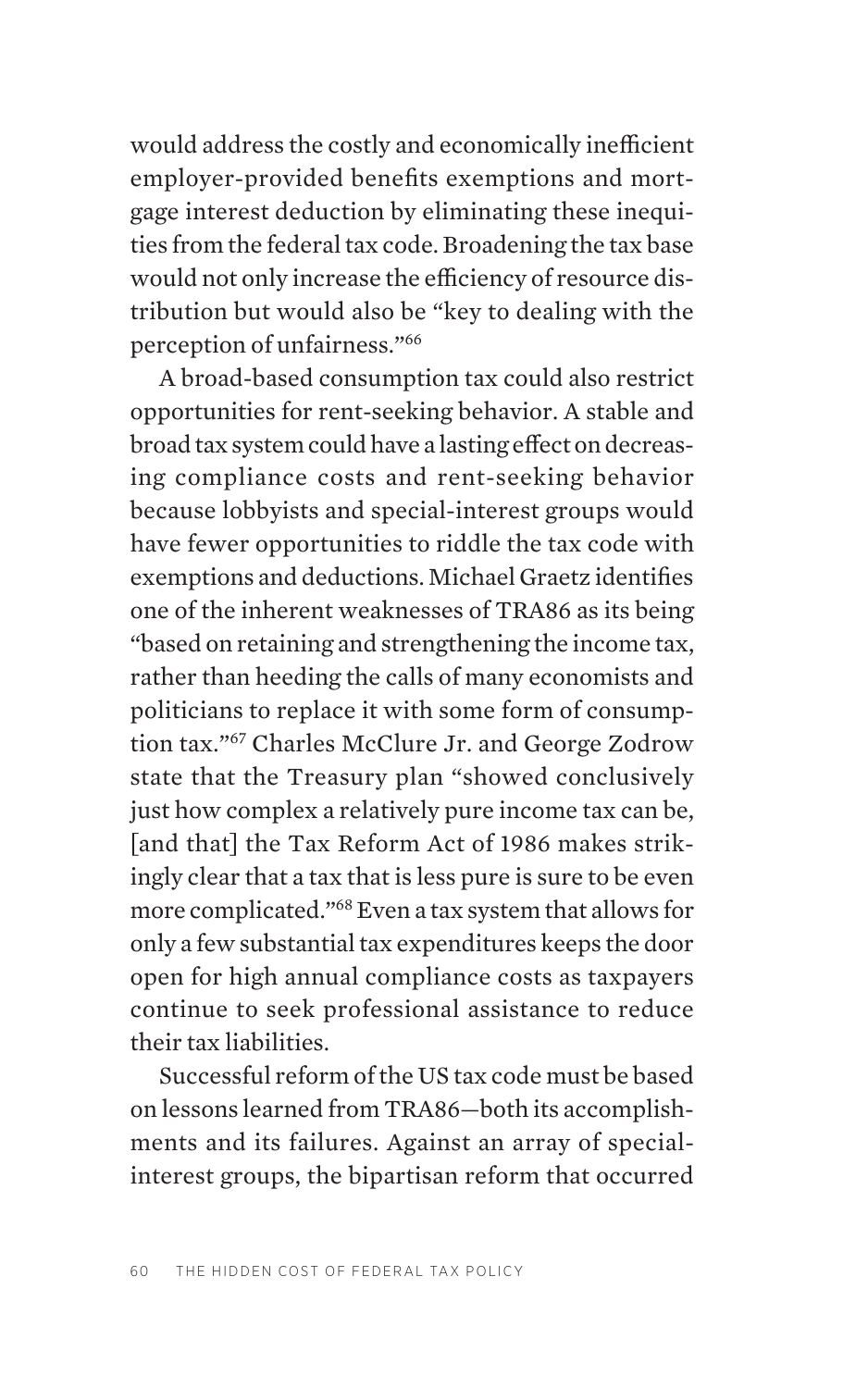with passage of the act promoted greater efficiency, equity, and simplicity in the tax code. The problem is that TRA86 did not establish a principle of opposing tax preferences in general by failing to tear down the largest tax expenditures, which have since continued to grow. In exchange for lowering tax rates, even those tax expenditures that are considered politically untouchable must now be on the table if the tax code is to be fundamentally reformed to promote strong and stable economic growth. Additionally, it might be necessary to create institutional reforms to prevent future tax expenditures from being added later. Failure to learn from the lessons of TRA86 will only doom future reform efforts.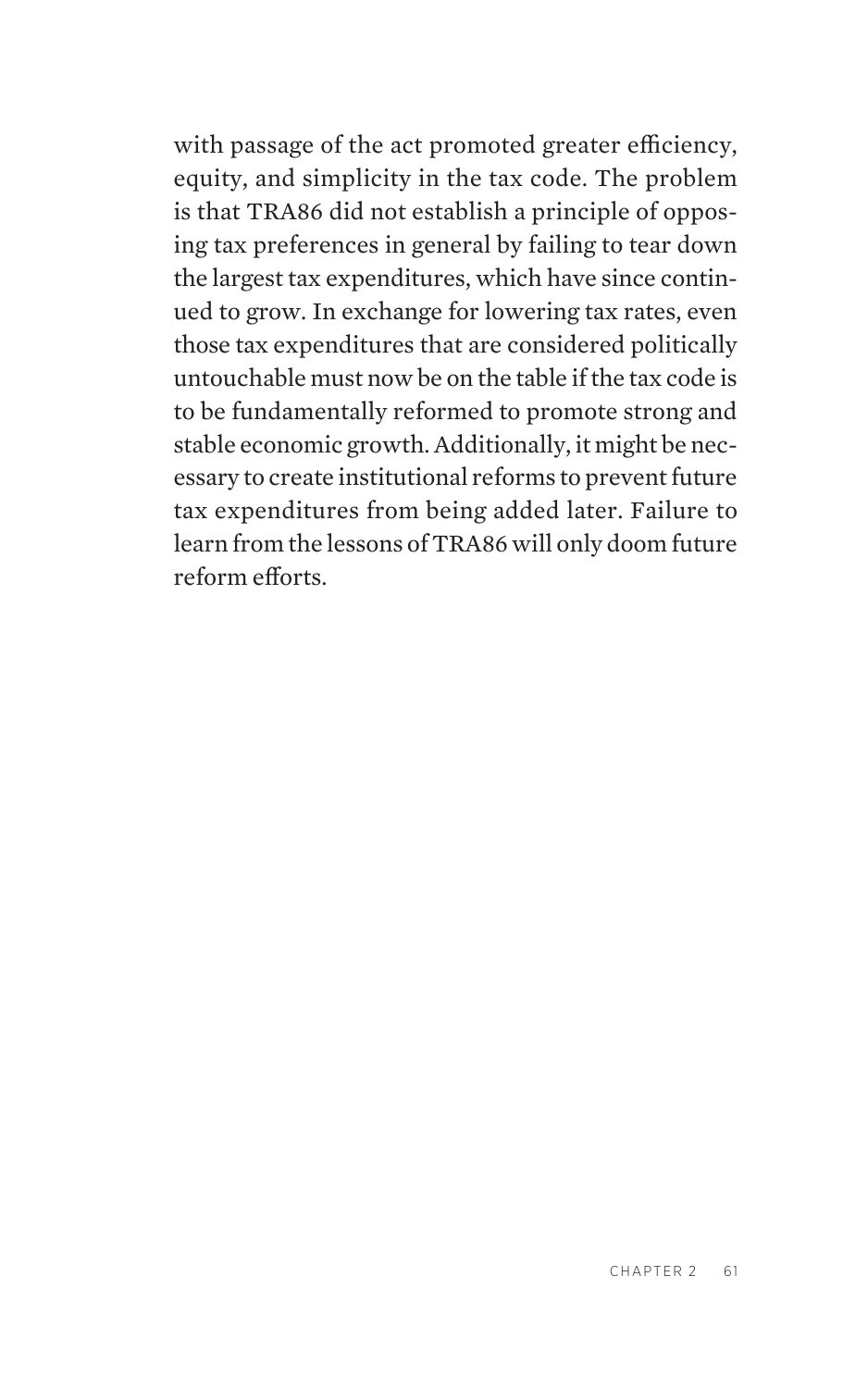<span id="page-32-0"></span>range of estimates (corporate: \$10 billion to \$60 billion; individual: \$40 billion to \$70 billion) come from the following studies: Martin Sullivan, "Shifting Profits Offshore Costs US Treasury \$10 Billion or More," *Tax Notes*, September 27, 2004, 1477–81; Kimberly A. Clausing, "The Revenue Effects of Multinational Firm Income Shifting," *Tax Notes*, March 28, 2011, 1580–86; Joseph Guttentag and Reven Avi-Yonah, "Closing the International Tax Gap," in *Bridging the Tax Gap: Addressing the Crisis in Federal Tax Administration*, ed. Max B. Sawicky, 99–110 (Washington, DC: Economic Policy Institute, 2005).

- 53. Joel Slemrod, "Cheating Ourselves: The Economics of Tax Evasion," *Journal of Economic Perspectives* 21, no. 1 (2007): 25–48.
- 54. Jason J. Fichtner and Jacob Feldman, "The Hidden Costs of Tax Compliance," Mercatus Research, Mercatus Center at George Mason University, Arlington, VA, May 2013.
- 55. Ibid.

#### CHAPTER 2: WHAT CAN BE LEARNED FROM THE TAX REFORM ACT OF 1986?

- 1. *Hearing on Tax Reform: Lessons from the Tax Reform Act of 1986 before the United States Senate Committee on Finance*, 111th Cong., 2nd session (September 23, 2010) (testimony of Randall D. Weiss, managing director of economic research, The Conference Board, New York, "How Did the 1986 Tax Reform Act Attract So Much Support?"). Note: Many of these provisions were renewed with the Tax Relief, Unemployment Insurance Reauthorization, and Job Creation Act of 2010.
- 2. The Joint Committee on Taxation's estimation of the revenue effects of the Tax Increase Prevention Act of 2014 are available at https://www.jct.gov/publications.html?func=startdown &id=4677.
- 3. For a discussion of what is and is not a tax expenditure, see Donald B. Marron, "Spending in Disguise," *National Affairs* 8 (Summer 2011): 20–34.
- 4. Ibid, 25–26.
- 5. Ibid, 26.
- 6. Edward D. Kleinbard, "The Congress within the Congress: How Tax Expenditures Distort Our Budget and Our Political Processes," *Ohio Northern University Law Review* 36 (2010): 1–30, 15.
- 7. Edward A. Zelinsky, "James Madison and Public Choice at Gucci Gulch: A Procedural Defense of Tax Expenditures and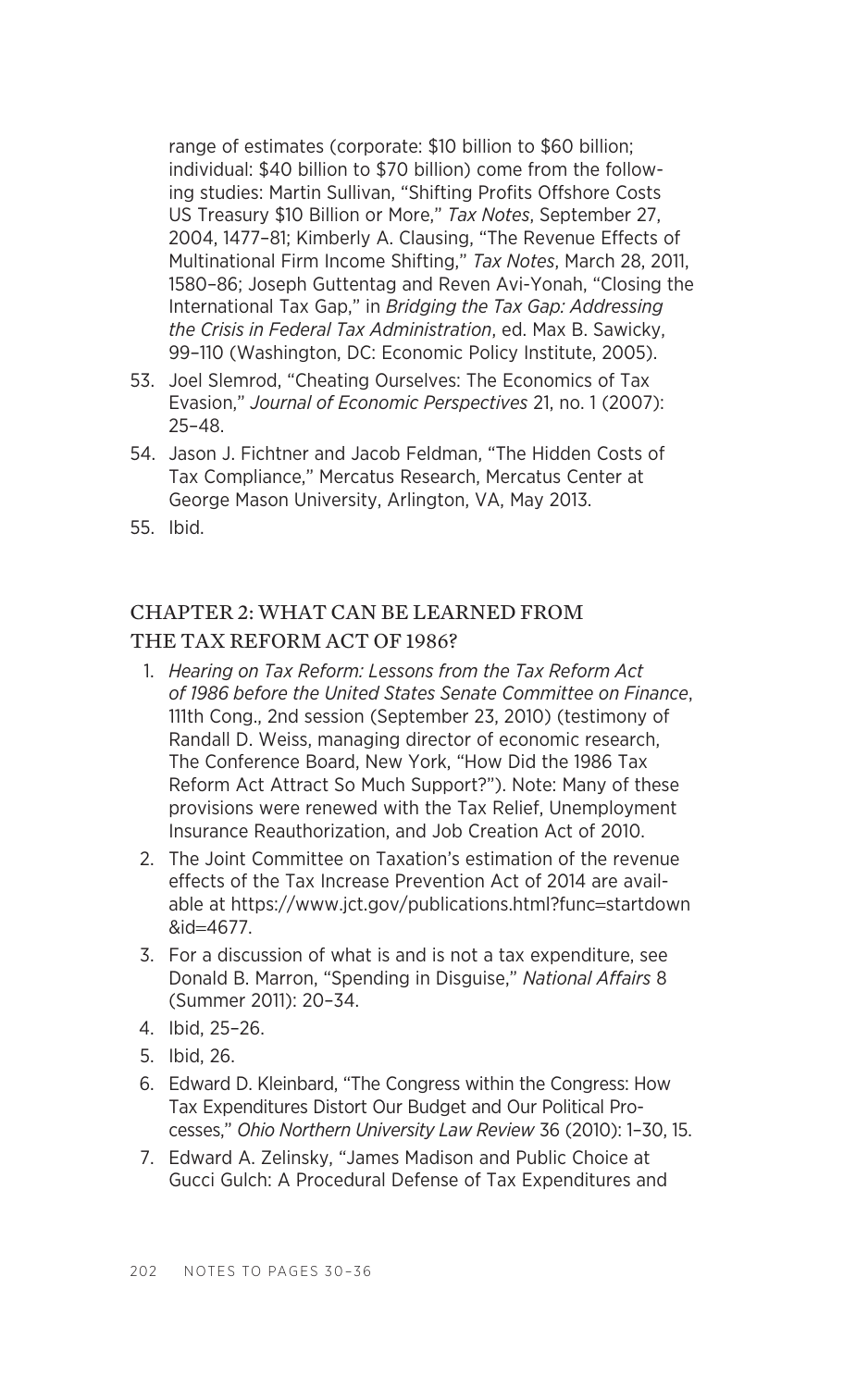<span id="page-33-0"></span>Tax Institutions," *Yale Law Journal* 102, no. 5 (March 1993): 1165–207, 1176–77.

- 8. Ibid., 1182–83.
- 9. Paul McDaniel, "Tax Expenditures as Tools of Government Action," in *Beyond Privatization: The Tools of Government Action*, ed. Lester M. Salamon (Washington, DC: Urban Institute Press, 1989), 178.
- 10. Kleinbard, "Congress within the Congress," 18.
- 11. Ibid.
- 12. Edward D. Kleinbard, "Tax Expenditure Framework Legislation," Law Economics Working Paper 109, University of Southern California Law School, Los Angeles, 2010, 4.
- 13. Kleinbard, "Congress within the Congress," 21.
- 14. Authors' calculations; Jane G. Gravelle and Laurence J. Kotlikoff, "Corporate Taxation and the Efficiency Gains of the 1986 Tax Reform Act," *Economic Theory* 6, no. 1 (February 1995): 51–81, 52.
- 15. Don Fullerton and Yolanda Henderson, "The Impact of Fundamental Tax Reform on the Allocation of Resources," NBER Working Paper 1904, National Bureau of Economic Research, Cambridge, MA, April 1986.
- 16. Ibid., 16.
- 17. The implicit federal subsidization of home mortgage interest rates through Fannie Mae and Freddie Mac also contributed to overinvestment in housing.
- 18. Douglas Holtz-Eakin, "The Tax Reform Act of 1986: Simplicity, Equity, and Efficiency," *Akron Tax Journal* 4 (1987): 69–82, 80–81.
- 19. *Hearing on Tax Reform: Lessons from the Tax Reform Act of 1986 before the United States Senate Committee on Finance*, 111th Cong., 2nd session (September 23, 2010) (testimony of John E. Chapoton, strategic advisor, Brown Advisory, Washington, DC).
- 20. Kleinbard, "Congress within the Congress," 14.
- 21. One proposed reform that addresses efficiency is Martin Feldstein's 2 percent tax expenditure ceiling, which is considered later in this chapter.
- 22. For a discussion of the treatment of imputed income in tax policy, see Jason J. Fichtner, "A Comparison of Tax Distribution Tables: How Missing or Incomplete Information Distorts Perspectives," in *The Secret Chamber or the Public Square: What Can Be Done to Make Tax Analysis and Revenue Estimation More Transparent and Accurate?* ed. Dan R.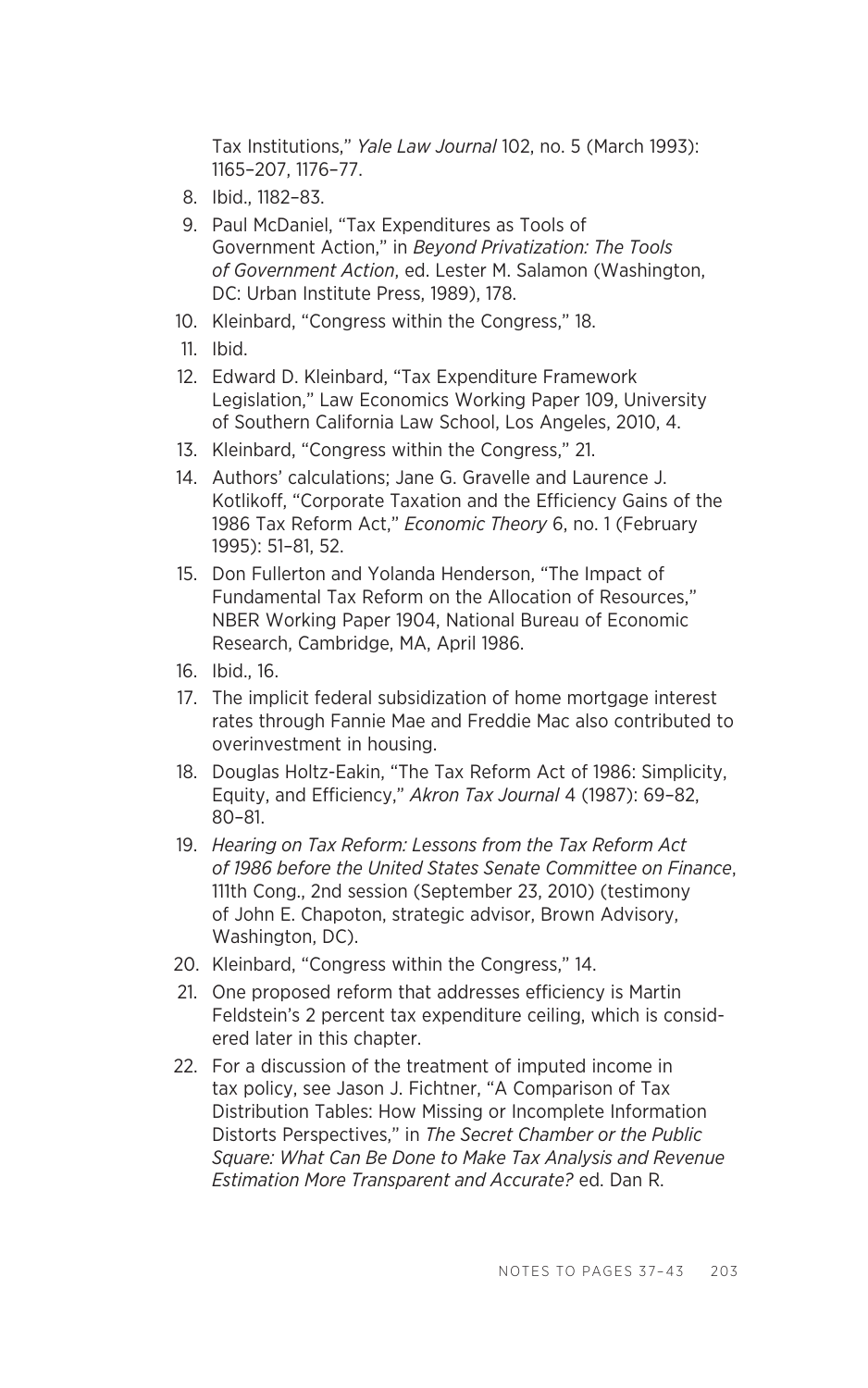<span id="page-34-0"></span>Mastromarco, David R. Burton, and William R. Beach, 257–86 (Washington, DC: Heritage Foundation, 2005).

- 23. Wenli Li and Pierre-Daniel Sarte, "Progressive Taxation and Long-Run Growth," *American Economic Review* 94, no. 5 (December 2004): 1705–16.
- 24. Alan J. Auerbach and Joel Slemrod, "The Economic Effects of the Tax Reform Act of 1986," *Journal of Economic Literature* 35, no. 2 (June 1998): 589–632, 593–94.
- 25. Katherine Baicker, "Making Health Care More Affordable through Health Insurance Finance Reform," *BusinessEconomics* 42, no. 3 (July 2007): 36–37.
- 26. Joseph Bankman, "Reforming the Tax Preference for Employer Health Insurance," presented at the New York University School of Law Colloquium on Tax Policy and Public Finance, New York, January 20, 2011, 4.
- 27. Samuel Y. Sessions and Philip R. Lee, "Using Tax Reform to Drive Health Care Reform: Putting the Horse before the Cart," *Journal of the American Medical Association* 300, no. 16 (October 2008): 1929–31.
- 28. Holtz-Eakin, "Tax Reform Act of 1986," 77.
- 29. Joint Committee on Taxation, "Estimates of Federal Tax Expenditures for Fiscal Years 2012–2017," Document 78-317, Washington, DC, February 1, 2013.
- 30. Eric. J. Toder, Benjamin H. Harris, and Katherine Lim, "Distributional Effects of Tax Expenditures," Tax Policy Center, Urban Institute–Brookings Institution, Washington, DC, July 2009, 1–2.
- 31. Auerbach and Slemrod, "Economic Effects of the Tax Reform Act of 1986," 593.
- 32. Matthew Mitchell and Andrea Castillo, "What Went Wrong with the Bush Tax Cuts," Mercatus Research Paper, Mercatus Center at George Mason University, Arlington, VA, November 28, 2012.
- 33. *Hearing on Tax Reform: Lessons from the Tax Reform Act of 1986* (testimony of Chapoton), 9.
- 34. Leonard E. Burman, Christopher Geissler, and Eric J. Toder, "How Big Are Total Individual Income Tax Expenditures, and Who Benefits from Them?" *American Economic Review* 98, no. 2 (May 2008): 79–83, 82.
- 35. Ibid.
- 36. Ibid., 83.
- 37. Holtz-Eakin, "Tax Reform Act of 1986," 75.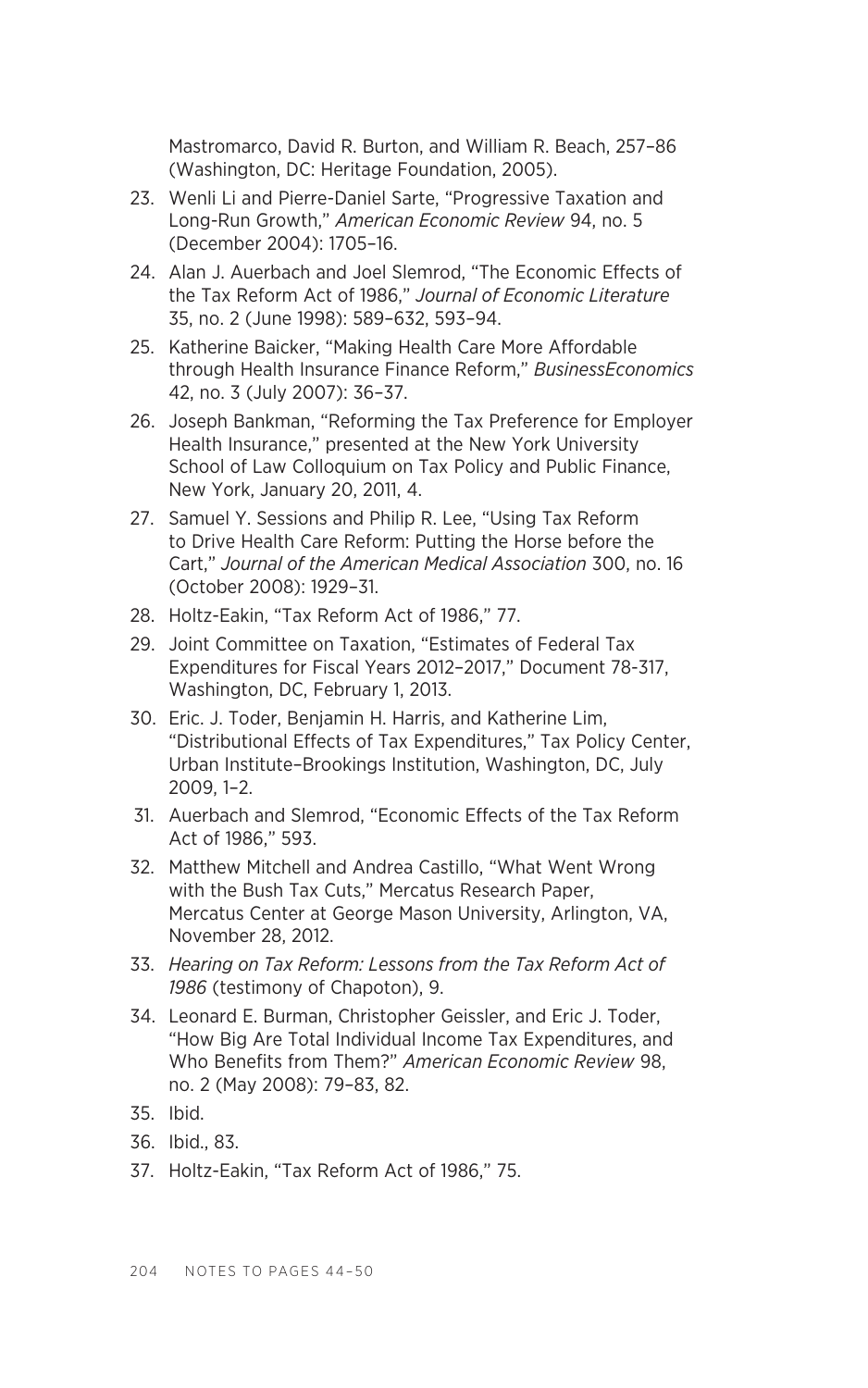- <span id="page-35-0"></span>38. Joel Slemrod, "Did the Tax Reform Act of 1986 Simplify Tax Matters?," *Journal of Economic Perspectives* 6, no. 1 (Winter 1992): 47–57, 51.
- 39. Ibid., 50.
- 40. Marsha Blumenthal and Joel Slemrod, "The Compliance Cost of the U.S. Individual Income Tax System: A Second Look after Tax Reform," *National Tax Journal* 45, no. 2 (June 1992): 185–202, 186.
- 41. Holtz-Eakin, "Tax Reform Act of 1986," 74.
- 42. Slemrod, "Did the Tax Reform Act of 1986 Simplify Tax Matters?," 55–56.
- 43. The Joint Committee on Taxation states: "It should be noted that counting the number of tax expenditures involves a certain amount of arbitrariness, since the number of tax expenditures reported in any particular year is sensitive to the level of disaggregation any piece of legislation or set of provisions is judged to warrant." See Joint Committee on Taxation, *Background Information on Tax Expenditure Analysis and Historical Survey of Tax Expenditure Estimates*, JCX-15-11, March 9, 2011.
- 44. Thomas L. Hungerford, "Tax Expenditures and the Federal Budget," Report RL34622, Congressional Research Service, Washington, DC, September 10, 2008.
- 45. Ibid.
- 46. *Hearing on Tax Reform: Lessons from the Tax Reform Act of 1986 before the United States Senate Committee on Finance*, 111th Cong., 2nd session (September 23, 2010) (testimony of Bill Archer, senior policy advisor, PricewaterhouseCoopers).
- 47. Joint Committee on Taxation, *Estimates of Federal Tax Expenditures for Fiscal Years 2012–2017*.
- 48. Office of Management and Budget, "Receipts by Source as Percentages of GDP: 1934–2017," table 2.1, http://www .whitehouse.gov/sites/default/files/omb/budget/fy2015 /assets/hist02z1.xls.
- 49. The top 10 individual tax expenditures are estimated at \$3,117.3 billion, and the top 10 corporate tax expenditures are estimated at \$351.5 billion, for the five-year period between 2009 and 2014. Joint Committee on Taxation, *Background Information on Tax Expenditure Analysis*.
- 50. Burman, Geissler, and Toder, "How Big Are Total Individual Income Tax Expenditures?," 81–83.
- 51. *Hearing on Tax Reform: Lessons from the Tax Reform Act of 1986* (testimony of Chapoton).